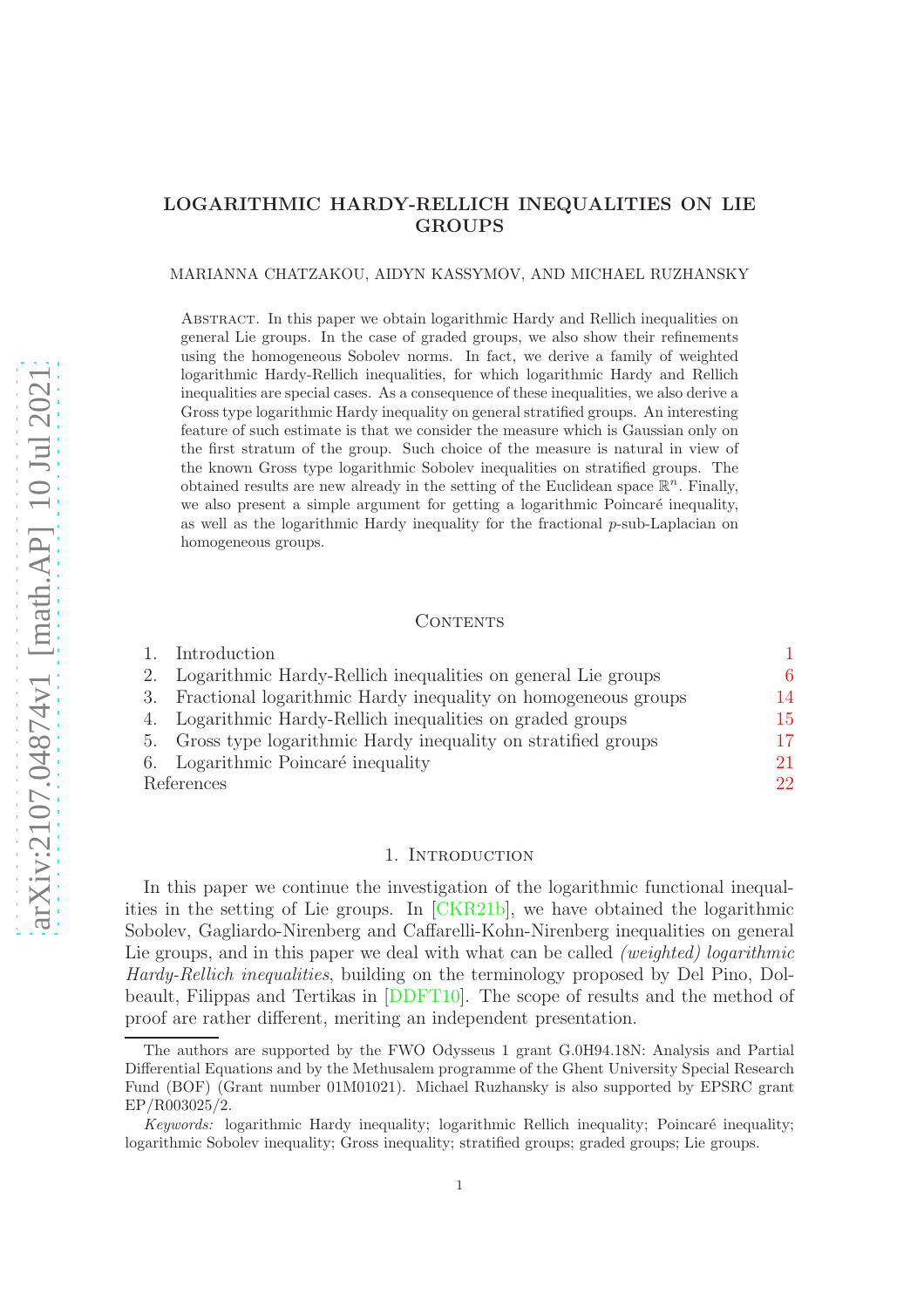We will be also working in the settings of homogeneous, graded and stratified Lie groups where we can obtain some refinements or counterparts of the general results.

The Sobolev inequality on the Euclidean space  $\mathbb{R}^n$  takes the form

$$
||u||_{L^{p^*}(\mathbb{R}^n)} \le C||\nabla u||_{L^p(\mathbb{R}^n)},\tag{1.1}
$$

where  $1 < p < n, p^* = \frac{np}{n-p}$  $\frac{np}{n-p}$ , and  $C = C(n, p)$  is a positive constant. Consequently, one also has the logarithmic Sobolev inequality

$$
\int_{\mathbb{R}^n} \frac{|u|^p}{\|u\|_{L^p(\mathbb{R}^n)}^p} \log \left(\frac{|u|^p}{\|u\|_{L^p(\mathbb{R}^n)}^p}\right) dx \leq \frac{n}{p} \log \left(C \frac{\|\nabla u\|_{L^p(\mathbb{R}^n)}^p}{\|u\|_{L^p(\mathbb{R}^n)}^p}\right).
$$
(1.2)

It has a long history, starting with  $\left[\frac{\text{G}r}{975}\right]$  and  $\left[\frac{\text{Wei78}}{978}\right]$  for  $p = 2$ , see  $\left[\text{DD03}\right]$  for some history for the range  $1 \leq p \leq \infty$ , as well as some best constants.

On the other hand, the classical Hardy inequality on  $\mathbb{R}^n$  for  $n \geq 3$  takes the form

<span id="page-1-0"></span>
$$
\int_{\mathbb{R}^n} \frac{|u|^2}{|x|^2} dx \le \frac{4}{(n-2)^2} \int_{\mathbb{R}^n} |\nabla u|^2 dx.
$$
 (1.3)

It has a very long history of over 100 years, and we only refer to the open access book [\[RS19\]](#page-22-2) for a partial historical review. The logarithmic version of [\(1.3\)](#page-1-0), called the *logarithmic Hardy inequality*, was proposed in [\[DDFT10\]](#page-21-2), taking the form

<span id="page-1-2"></span>
$$
\int_{\mathbb{R}^n} \frac{|u|^2}{|x|^2} \log\left(|x|^{n-2}|u|^2\right) dx \le \frac{n}{2} \log\left(C \int_{\mathbb{R}^n} |\nabla u|^2 dx\right),\tag{1.4}
$$

for all u such that  $\int_{\mathbb{R}^n}$  $|u|^2$  $\frac{|u|^2}{|x|^2}dx = 1$ . The L<sup>p</sup>-Hardy inequality is an extension of [\(1.3\)](#page-1-0) for  $1 < p < n$ , which can be stated as

<span id="page-1-3"></span>
$$
\int_{\mathbb{R}^n} \frac{|u|^p}{|x|^p} dx \le \left(\frac{p}{n-p}\right)^p \int_{\mathbb{R}^n} |\nabla u|^p dx.
$$
\n(1.5)

We can also recall the Rellich inequality, for  $n \geq 5$ ,

<span id="page-1-1"></span>
$$
\int_{\mathbb{R}^n} \frac{|u|^2}{|x|^4} dx \le \frac{4}{n(n-4)} \int_{\mathbb{R}^n} |\Delta u|^2 dx.
$$
 (1.6)

As usual, inequalities [\(1.3\)](#page-1-0) and [\(1.6\)](#page-1-1) hold for smooth compactly supported functions first, and then on spaces with respect to their completion in the corresponding norms on the right-hand sides of the respective inequalities. The inequality [\(1.6\)](#page-1-1) goes back to Rellich [\[Rel56\]](#page-22-3), and again, we refer to the open access book [\[RS19\]](#page-22-2) for many versions of this inequality and its history.

One of the aims of this paper is to obtain a version of a logarithmic  $L^p$ -Hardy inequality, that is, an analogue of  $(1.4)$  for the inequality  $(1.5)$ . We also want to obtain a logarithmic version of the Rellich inequality  $(1.6)$ . In fact, as a special case of the result in Theorem [4.2](#page-16-1) on  $\mathbb{R}^n$ , for all  $1 < p < \infty$  and  $0 < a < \frac{n}{p}$ , we will obtain the family of *logarithmic Hardy-Rellich inequalities*

<span id="page-1-4"></span>
$$
\int_{\mathbb{R}^n} \frac{|u(x)|^p}{|x|^{ap}} \log (|x|^{n-ap}|u|^p) \, dx \le \frac{n}{ap} \log \left( C \| (-\Delta)^{\frac{a}{2}} u \|_{L^p(\mathbb{R}^n)}^p \right),\tag{1.7}
$$

for all u such that  $\int_{\mathbb{R}^n}$  $|u|^p$  $\frac{|u|^p}{|x|^{ap}}dx = 1$ . In particular, for  $p = 2$  and  $a = 1$ , since  $\|(-\Delta)^{\frac{1}{2}}u\|_{L^2} = \|\nabla u\|_{L^2}$ , this gives exactly the logarithmic Hardy inequality [\(1.4\)](#page-1-2).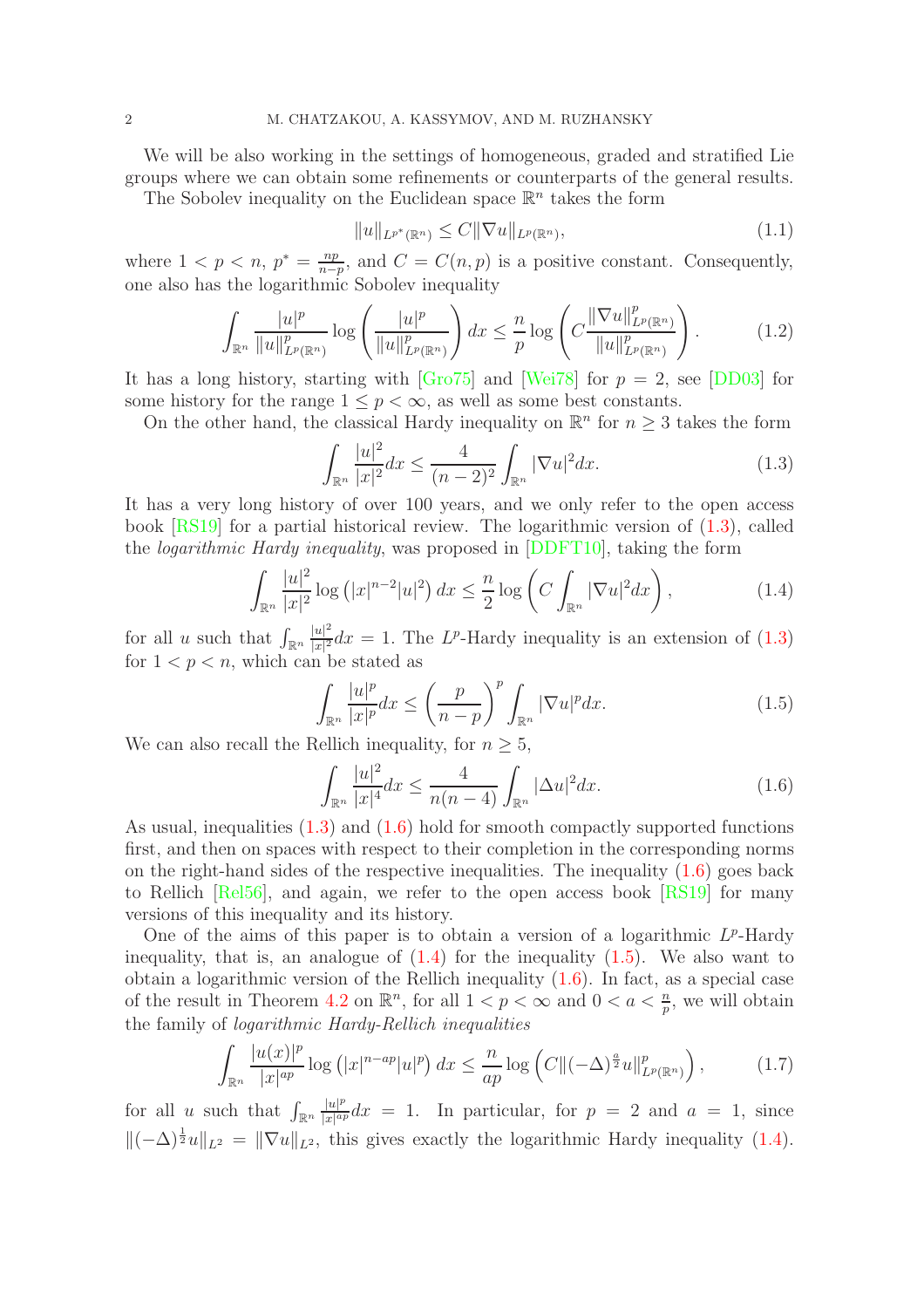For  $a = 2, 1 \lt p \lt \infty$ , and  $2p \lt n$ , this gives what we can call the *logarithmic Rellich inequality*

$$
\int_{\mathbb{R}^n} \frac{|u(x)|^p}{|x|^{2p}} \log\left(|x|^{n-2p}|u|^p\right) dx \le \frac{n}{2p} \log\left(C \int_{\mathbb{R}^n} |\Delta u|^p dx\right),\tag{1.8}
$$

for all u such that  $\int_{\mathbb{R}^n}$  $|u|^p$  $\frac{|u|^p}{|x|^{2p}}dx = 1$ . In fact, we will also obtain the *weighted logarithmic Hardy-Rellich inequalities*: for all  $1 < p < \infty$  and  $0 \le \beta < ap < n$ , we have

$$
\int_{\mathbb{R}^n} \frac{|u(x)|^p}{|x|^{ap-\beta}} \log\left(|x|^{(n-ap)(1-\frac{\beta}{ap-\beta})}|u|^p\right) dx \le \frac{n-\beta}{ap-\beta} \log\left(C\|(-\Delta)^{\frac{a}{2}}u\|_{L^p(\mathbb{R}^n)}^p\right), \quad (1.9)
$$

for all u such that  $\int_{\mathbb{R}^n}$  $|u|^p$  $\frac{|u|^p}{|x|^{ap-\beta}}dx = 1$ . These inequalities will be actually obtained in the setting of general Lie groups, but we specify them here for the Euclidean space  $\mathbb{R}^n$  since they appear to be new already in the Euclidean setting.

We can also mention a related family of *weighted logarithmic Sobolev inequalities* obtained in [\[CKR21b,](#page-21-1) Theorem 4.1]: for all  $1 < p < \infty$  and  $0 \le \beta < ap < n$  we have

<span id="page-2-0"></span>
$$
\int_{\mathbb{R}^n} |x|^{-\frac{\beta(n-ap)}{n-\beta}} |u|^p \log\left(|x|^{-\frac{\beta(n-ap)}{(n-\beta)}} |u|^p\right) dx \le \frac{n-\beta}{ap-\beta} \log\left(C\|(-\Delta)^{\frac{a}{2}} u\|_{L^p(\mathbb{R}^n)}^p\right),\tag{1.10}
$$

for all u such that  $\int_{\mathbb{R}^n} |x|^{-\frac{\beta(n-ap)}{n-\beta}} |u|^p dx = 1$ . The logarithmic Hardy inequality [\(1.7\)](#page-1-4) can be seen as the critical case of the weighted logarithmic Sobolev inequalities [\(1.10\)](#page-2-0) for the critical order of the weight  $\beta = ap$ .

Another very important form of the logarithmic Sobolev inequalities is due to L. Gross [\[Gro75\]](#page-22-0), who has shown the logarithmic Sobolev inequality in the form:

<span id="page-2-1"></span>
$$
\int_{\mathbb{R}^n} |g(x)|^2 \log\left(|g(x)|\right) d\mu(x) \le \int_{\mathbb{R}^n} |\nabla g(x)|^2 d\mu(x),\tag{1.11}
$$

with the Gaussian measure  $d\mu(x) = (2\pi)^{-n/2} e^{-|x|^2/2} dx$ , for all u such that  $||g||_{L^2(\mu)} =$ 1. This inequality allows passing to infinite dimensions, and has many variants and applications; for a small selection of papers see e.g. [\[Ada79,](#page-21-4) [AC79,](#page-21-5) [Ros76,](#page-22-4) [Wei78,](#page-22-1) [Tos97,](#page-22-5) [SZ92\]](#page-22-6). We also refer to [\[Dav89\]](#page-21-6) for an abstract discussion of log-Sobolev inequalities for generators of symmetric Markov semigroups.

In [\[CKR21b\]](#page-21-1), we have proved a family of weighted Gross type logarithmic Sobolev inequalities, allowing also for different choices of weights. For example, consider the family of Euclidean norms on  $\mathbb{R}^n$  given by  $|x|_r = (|x_1|^r + \cdots + |x_n|^r)^{\frac{1}{r}}$  for  $1 \le r < \infty$ , and by  $|x|_{\infty} = \max_{1 \leq j \leq n} |x_j|$ , for  $x \in \mathbb{R}^n$ . Let  $\mu$  be the Gaussian measure on  $\mathbb{R}^n$  given by

$$
d\mu = \gamma_r e^{-\frac{|x|_2^2}{2}} dx, \quad 1 \le r \le \infty,
$$

with some (specified) normalisation constant  $\gamma_r$ . Then in [\[CKR21b\]](#page-21-1), we have obtained the following *weighted Gross type logarithmic Sobolev inequalities*:

<span id="page-2-2"></span>
$$
\int_{\mathbb{R}^n} |x|_r^{-\frac{\beta(n-2)}{n-\beta}} |g|^2 \log \left( |x|_r^{-\frac{\beta(n-2)}{2(n-\beta)}} |g| \right) d\mu \le \int_{\mathbb{R}^n} |\nabla g|^2 d\mu, \quad 0 \le \beta < 2 < n, \quad (1.12)
$$

for all g such that  $||x|_r^{\frac{\beta(n-2)}{2(n-\beta)}}g||_{L^2(\mu)} = 1$ . We note that for  $\beta = 0$  this implies the Gross inequality [\(1.11\)](#page-2-1). In this paper, as a consequence of the logarithmic Hardy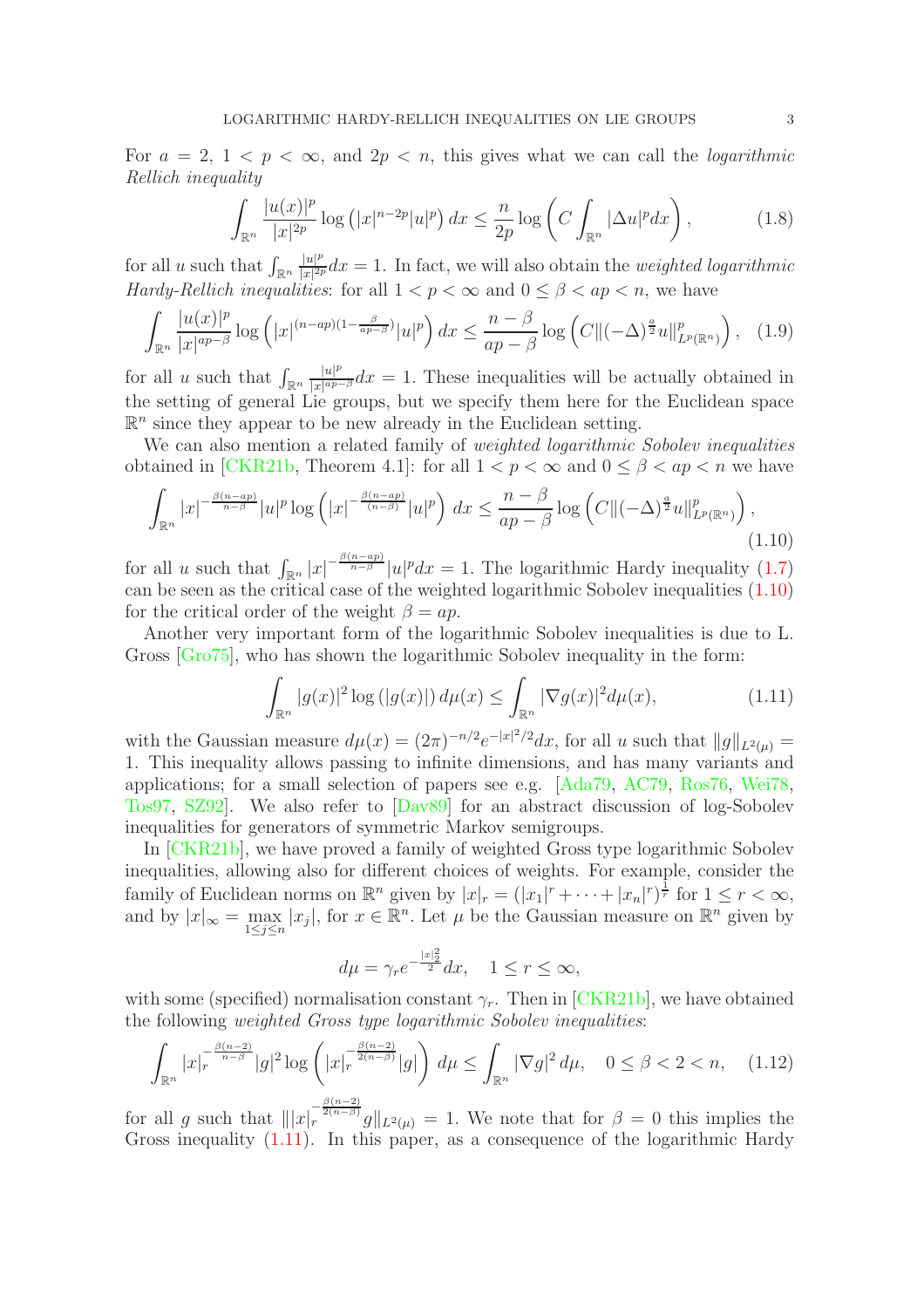inequality, we obtain the critical case of  $(1.12)$  with  $\beta = 2$ , which we can probably call the *Gross type logarithmic Hardy inequality*

<span id="page-3-0"></span>
$$
\int_{\mathbb{R}^n} \frac{|g(x)|^2}{|x|_r^2} \log\left(|x|_r^{\frac{n-2}{2}} |g(x)|\right) d\mu \le \int_{\mathbb{R}^n} |\nabla g|^2 d\mu, \tag{1.13}
$$

for all  $g$  such that  $\parallel$ g  $|x|_r$  $\Big\|_{L^2(\mu)} = 1$ . By taking  $\beta = 1$  in Theorem [5.2,](#page-17-0) we also get the following interesting inequality:

$$
\int_{\mathbb{R}^n} \frac{|g(x)|^2}{|x|_r} \log\left(|g(x)|\right) \, d\mu \le \int_{\mathbb{R}^n} |\nabla g|^2 \, d\mu \,,\tag{1.14}
$$

for all  $g$  such that  $\parallel$ g  $|x|_r^{1/2}$  $\Big\|_{L^2(\mu)} = 1.$ 

Similarly to [\[CKR21b\]](#page-21-1) for (weighted) logarithmic Sobolev inequalities, here we prove a version of  $(1.13)$  on stratified Lie groups. In this case, if  $\mathbb{G}$  is a stratified Lie group of homogeneous dimension  $Q$ , the inequality  $(1.13)$  takes the form

<span id="page-3-1"></span>
$$
\int_{\mathbb{G}} \frac{|g(x)|^2}{|x|^2} \log \left( |x|^{\frac{Q-2}{2}} |g(x)| \right) d\mu \le \int_{\mathbb{G}} |\nabla_H g|^2 d\mu, \tag{1.15}
$$

for all  $g$  such that  $\parallel$ g  $|x|$  $\Big\|_{L^2(\mu)} = 1$ . Here  $\nabla_H$  is the horizontal gradient and  $|\cdot|$  is any homogeneous quasi-norm on G, while  $\mu = \mu_1 \otimes \mu_2$ , where  $\mu_1$  is a Gaussian measure on the first stratum of  $\mathbb{G}$  and  $\mu_2$  is the Lebesgue measure on the other strata; we refer to Theorem [5.2](#page-17-0) for the precise formulation of the weighted version of [\(1.15\)](#page-3-1). In particular, by taking  $\beta = 1$  in Theorem [5.2,](#page-17-0) we get the following interesting inequality:

$$
\int_{\mathbb{G}} \frac{|g(x)|^2}{|x|} \log\left(|g(x)|\right) d\mu \le \int_{\mathbb{G}} |\nabla_H g|^2 d\mu,\tag{1.16}
$$

for all  $g$  such that  $\parallel$ g  $\frac{g}{|x|^{1/2}}\Big\|_{L^2(\mu)}=1.$ 

From the point of view of the analysis on groups, the subject of inequalities has been extensively investigated. We can refer to [\[VSCC93\]](#page-22-7) for Sobolev inequalities on general unimodular Lie groups, [\[AR20\]](#page-21-7) for Sobolev inequalities on general locally compact unimodular groups, to [\[BPTV19,](#page-21-8) [BPV21\]](#page-21-9) for Sobolev inequalities on general noncompact Lie groups, to [\[FR17,](#page-21-10) [FR16,](#page-22-8) [RTY20\]](#page-22-9) for graded groups, and to [\[RY18a\]](#page-22-10) for Hardy-Sobolev inequalities on general Lie groups. For versions of the Euclidean weighted logarithmic Sobolev inequalities (with one weight) and Hardy inequalities with special weights we refer to [\[Das21\]](#page-21-11). Hardy, Rellich and other inequalities with weights have been intensively investigated on homogeneous groups of different types, see [\[RS19\]](#page-22-2) and references therein. For logarithmic inequalities of Gross type, as the subject is immense, we only refer to surveys [\[AB00,](#page-21-12) [GZ03\]](#page-22-11) as well as to some recent works on related coercive inequalities on stratified/Carnot groups e.g. [\[BZ21,](#page-21-13) [CFZ21,](#page-21-14) [HZ10\]](#page-22-12).

In this paper we establish a family of weighted logarithmic Hardy-Rellich inequalities on general Lie groups. The only assumption that we impose is that the group is connected, *otherwise it can be compact or noncompact, it can be unimodular or nonunimodular, and it can have polynomial or exponential volume growth at infinity.* Let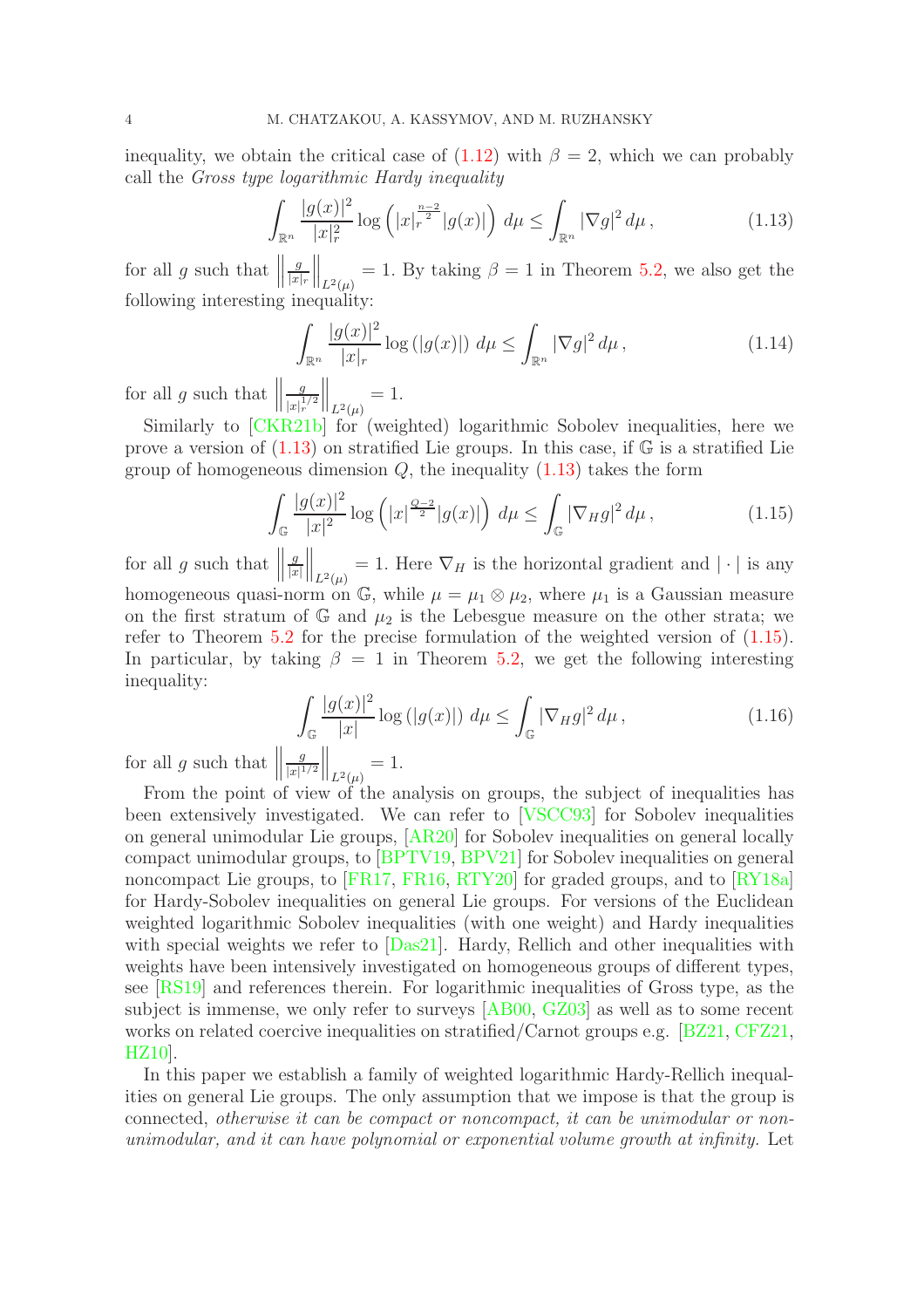us give an example. Let  $\mathbb G$  be a connected Lie group with local dimension  $d$  and let  $1 < p < \infty$ ,  $a > 0$ , be such that  $0 < \beta < ap < Q$ . Then we have

<span id="page-4-0"></span>
$$
\int_{\mathbb{G}} \frac{|u(x)|^p}{|x|_{CC}^{ap-\beta}} \log \left( |x|_{CC}^{(d-ap)(1-\frac{\beta}{ap-\beta})}|u|^p \right) d\lambda(x) \le \frac{d-\beta}{ap-\beta} \log \left( C \|u\|_{L^p_a(\lambda)}^p \right), \qquad (1.17)
$$

for all  $u$  such that u  $|x|$  $\frac{ap-\beta}{p}$  $\bigg\|_{L^p(\lambda)}$ = 1, where  $d\lambda$  is the left Haar measure on  $\mathbb{G}$ , and

 $|x|_{CC}$  is the Carnot-Caratheodory distance from x to the identity element e. In fact, the inequality  $(1.17)$  also holds for the Carnot-Carathéodory distance replaced by the Riemannian distance on G, compatible with the group structure. As a special case of  $(1.17)$  for  $\beta = 0$  we have

$$
\int_{\mathbb{G}} \frac{|u(x)|^p}{|x|_{CC}^{ap}} \log\left(|x|_{CC}^{d-ap}|u|^p\right) d\lambda(x) \le \frac{d}{ap} \log\left(C\|u\|_{L^p_a(\lambda)}^p\right),\tag{1.18}
$$

for all  $u$  such that  $\parallel$ u  $|x|_{CC}^a$  $\Big\|_{L^p(\lambda)} = 1$ . Thus for  $a = 1$  we obtain the logarithmic Hardy inequality, and for  $a = 2$  the logarithmic Rellich inequality. In fact, in Theorem [2.2](#page-7-0) we also give these inequalities for all  $u \neq 0$ , without the normalisation condition u  $|x|$  $\frac{ap-\beta}{p}$  $\Bigg\|_{L^p(\lambda)}$  $= 1$ .

Consequently, we also give several related versions of these inequalities as well as their refinements for some classes of Lie groups. For example, for graded groups we obtain [\(1.17\)](#page-4-0) with the homogeneous Sobolev space on the right and arbitrary quasinorm. More precisely, let  $\mathbb G$  be a graded Lie group of homogeneous dimension  $Q$ and let R be a positive Rockland operator of homogeneous degree  $\nu$ . Let  $|\cdot|$  be an arbitrary homogeneous quasi-norm. Then for all  $1 < p < \infty$  and  $0 < \beta < ap < Q$  we have the *weighted logarithmic Hardy-Rellich inequalities*

<span id="page-4-1"></span>
$$
\int_{\mathbb{G}} \frac{|u(x)|^p}{|x|^{ap-\beta}} \log\left(|x|^{(Q-ap)(1-\frac{\beta}{ap-\beta})}|u|^p\right) dx \le \frac{Q-\beta}{ap-\beta} \log\left(C\|\mathcal{R}^{\frac{a}{\nu}}u\|_{L^p(\mathbb{G})}^p\right),\tag{1.19}
$$

for all u such that  $\int_{\mathbb{G}}$  $|u|^p$  $\frac{|u|^p}{|x|^{ap-\beta}}dx = 1$ . In Theorem [4.2](#page-16-1) we also give a version of this inequality without the normalisation condition  $\int_{\mathbb{G}}$  $|u|^p$  $\frac{|u|^p}{|x|^{ap-\beta}}dx = 1$ . By taking  $\beta = \frac{ap}{2}$  $\frac{ip}{2}$ as a consequence of  $(1.19)$  we obtain an interesting inequality

$$
\int_{\mathbb{G}} \frac{|u(x)|^p}{|x|^{\frac{ap}{2}}} \log\left(|u|\right) dx \le \frac{2Q - ap}{ap^2} \log\left(C\|\mathcal{R}^{\frac{a}{\nu}}u\|_{L^p(\mathbb{G})}^p\right),\tag{1.20}
$$

for all u such that  $\int_{\mathbb{G}}$  $|u|^p$  $\frac{|u|^p}{|x|^{\frac{ap}{2}}}dx = 1.$ 

In particular, if G is a stratified group and  $\nabla_H$  and  $\Delta_{\mathbb{G}}$  are the horizontal gradient and the sub-Laplacian on G, respectively, then for  $p = 2$ ,  $\beta = 0$ , and  $a = 1$ , we get the horizontal logarithmic  $L^2$ -Hardy inequality

$$
\int_{\mathbb{G}} \frac{|u(x)|^2}{|x|^2} \log (|x|^{Q-2}|u|^2) \, dx \le \frac{Q}{2} \log \left( C \int_{\mathbb{G}} |\nabla_H u|^2 dx \right), \quad Q \ge 3, \tag{1.21}
$$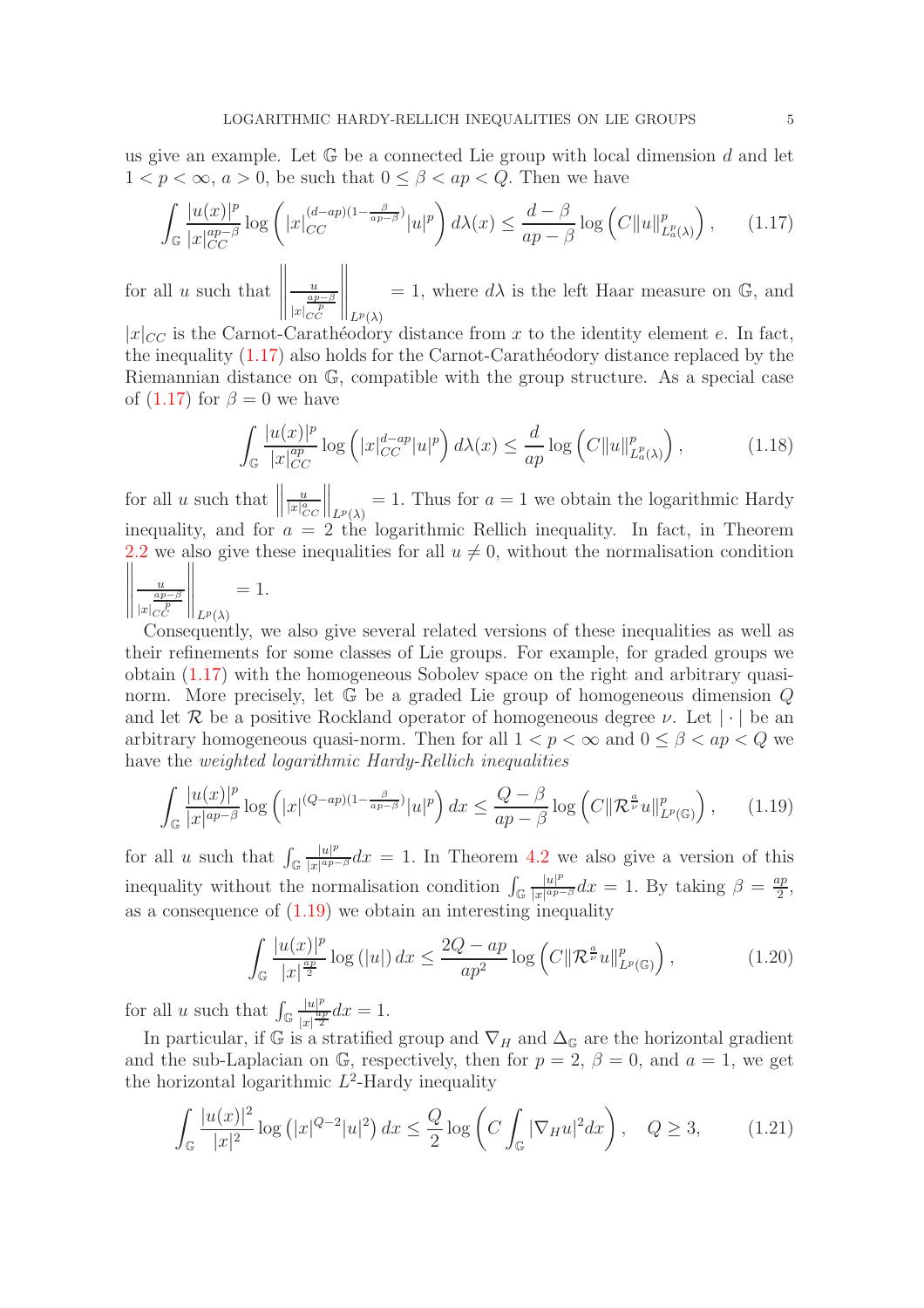and for  $p = 2$ ,  $\beta = 0$ , and  $a = 2$ , we get the logarithmic  $L^2$ -Rellich inequality

$$
\int_{\mathbb{G}} \frac{|u(x)|^2}{|x|^4} \log\left(|x|^{Q-4}|u|^2\right) dx \le \frac{Q}{4} \log\left(C \int_{\mathbb{G}} |\Delta_{\mathbb{G}} u|^2 dx\right), \quad Q \ge 5. \tag{1.22}
$$

Inequality [\(1.19\)](#page-4-1) can be compared with the logarithmic Sobolev inequality on graded Lie groups established in [\[CKR21b\]](#page-21-1), in a particular (unweighted) case, for  $1 < p < \infty$ and  $0 < a < \frac{Q}{p}$ , given by

$$
\int_{\mathbb{G}} \frac{|u|^p}{\|u\|_{L^p(\mathbb{G})}^p} \log \left(\frac{|u|^p}{\|u\|_{L^p(\mathbb{G})}^p}\right) dx \le \frac{Q}{ap} \log \left(A \frac{\|\mathcal{R}^{\frac{a}{\nu}} u\|_{L^p(\mathbb{G})}^p}{\|u\|_{L^p(\mathbb{G})}^p}\right),\tag{1.23}
$$

for any Rockland operator R of homogeneous degree  $\nu$ . For the case  $p = 1$  in the form of the Shannon inequality on general homogeneous groups we refer to [\[CKR21a\]](#page-21-15).

In Theorem [3.1](#page-14-1) we also give the logarithmic Hardy-Rellich inequalities for fractional p-sub-Laplacians on general homogeneous groups. When working with the fractional Laplacians, we can avoid using the differential structure of the group, thus making an extension of [\(1.19\)](#page-4-1) to general homogeneous groups possible. For the fractional Laplacians, the fractional logarithmic Sobolev inequality on the Heisenberg group and on homogeneous groups was proved in [\[FNQ18\]](#page-21-16) and [\[KRS20\]](#page-22-13), respectively.

We will give the very brief definitions for the above objects in the subsequent sections. For different classes of homogeneous groups (graded, stratified) we can refer to a recent presentation in the open access book [\[FR16\]](#page-22-8), based on the fundamental work of Folland and Stein [\[FS82\]](#page-22-14).

### <span id="page-5-0"></span>2. Logarithmic Hardy-Rellich inequalities on general Lie groups

In this section we prove the logarithmic Hardy-Rellich inequalities on general Lie groups. Let  $\mathbb{G}$  be a noncompact connected Lie group with identity element e, and let  $X = \{X_1, ..., X_n\}$  be a family of linearly independent, left-invariant vector fields on G satisfying Hörmander's condition. Let  $d\rho$  and  $d\lambda$  be the right and left Haar measures on G, respectively. If  $\delta$  is the modular function on G, we have  $d\lambda = \delta d\rho$ .

To put the construction of the sub-Laplacian with drift into perspective, let  $\chi$  be a continuous positive character of  $\mathbb{G}$ , and denote by  $\mu_{\chi}$  the measure on  $\mathbb{G}$  with density equal to  $\chi$ , with respect to the right Haar measure  $\rho$  of G, that is,  $d\mu_{\chi} = \chi d\rho$ . Then it was shown in [\[HMM05\]](#page-22-15) that the differential operator

$$
\Delta_{\chi} = -\sum_{i=1} \left( X_j^2 + c_j X_j \right), \ c_j = (X_j \chi)(e), \ j = 1, \dots, n,
$$
\n(2.1)

with domain  $C_0^{\infty}(\mathbb{G})$  is essentially self-adjoint on  $L^2(\mu_{\chi})$ . Then one can define the Sobolev spaces on  $\mathbb{G}$ , associated to  $\chi$ , by

$$
L_a^p(\mu_\chi) := \{ u : u \in L^p(\mu_\chi), \Delta_\chi^{\frac{a}{2}} u \in L^p(\mu_\chi) \},\tag{2.2}
$$

with the norm

$$
||u||_{L^{p}_{a}(\mu_{\chi})} := ||u||_{L^{p}(\mu_{\chi})} + ||\Delta^{\frac{a}{2}}_{\chi}u||_{L^{p}(\mu_{\chi})}.
$$
\n(2.3)

In particular, for the left Haar measure  $d\lambda$  we have, with  $\chi = \delta$ ,

 $\overline{n}$ 

$$
L_a^p(\lambda) := \{ u : u \in L^p(\lambda), \Delta_\delta^{\frac{a}{2}} u \in L^p(\lambda) \},\tag{2.4}
$$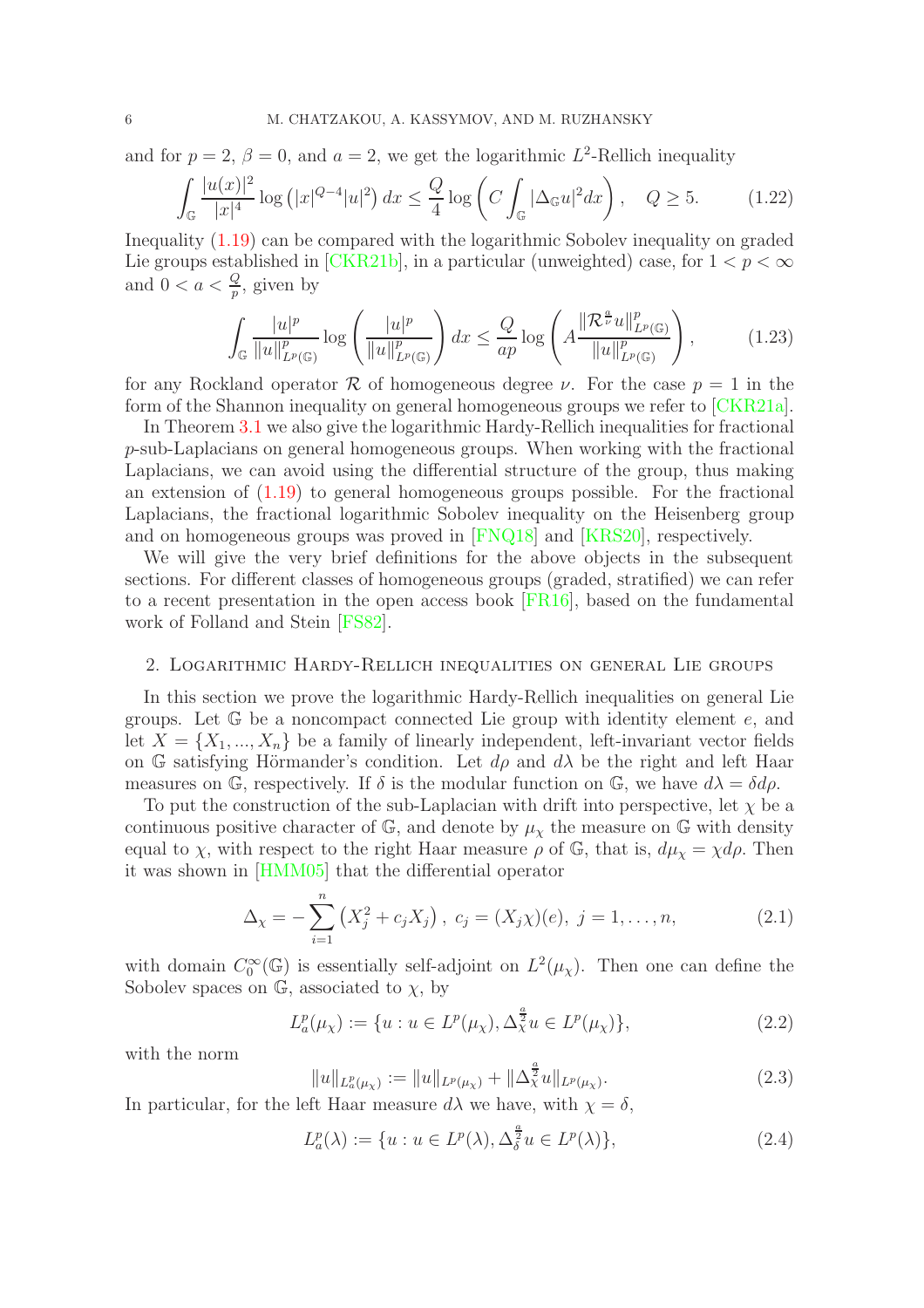with the norm

$$
||u||_{L_a^p(\lambda)} := ||u||_{L^p(\lambda)} + ||\Delta_{\delta}^{\frac{a}{2}}u||_{L^p(\lambda)}.
$$

The embedding properties of the Sobolev spaces  $L_a^p(\mu_\chi)$  were established in [\[BPTV19\]](#page-21-8) for noncompact Lie groups and in [\[RY18a\]](#page-22-10) for general Lie groups by different methods. We will use the latter paper because this also gives a family of weighted Hardy-Sobolev inequalities important for us here, and also includes the case of compact Lie groups.

The family  $X = \{X_1, ..., X_n\}$  induces the Carnot-Carathéodory distance  $d_{CC}(\cdot, \cdot)$ on G. Let  $B(c_B, r_B)$  denote the ball of radius  $r_B$  with respect to this distance, centred at  $c_B$ . We will denote by

$$
|x|_{CC} = d_{CC}(e, x) \tag{2.5}
$$

the Carnot-Carathéodory distance between x and and the identity element e of  $\mathbb{G}$ . If we denote by  $V(r) := \rho(B_r)$  the volume of the ball  $B_r := B(e, r)$  with respect to the right Haar measure on G, then it is well-known that there exist two constants  $d = d(\mathbb{G}, X)$  and  $D = D(\mathbb{G})$  such that

$$
V(r) \approx r^d, \quad \forall r \in (0, 1],
$$

and

$$
V(r) \lesssim e^{Dr}, \quad \forall r \in (1, \infty).
$$

In this case d and D are called the local and global dimensions of the metric measure space (G,  $d_{CC}$ ,  $\rho$ ), respectively. The volume growth at infinity can be also polynomial.

In the case when  $\mathbb{G}$  is a compact Lie group, we have that r is bounded, and the dimension d coincides with the Hausdorff dimension of  $\mathbb{G}$  with respect to the family  $X = \{X_1, ..., X_n\}$ , see e.g. [\[AR20\]](#page-21-7). Since G is then also unimodular, we have that the modular function is  $\delta \equiv 1$ , and it means that  $d\lambda = d\rho$ . Furthermore, with the character  $\chi = 1$ , the Sobolev space  $L_a^p(\mu_\chi)$  coincides with Sobolev space defined by the sub-Laplacian  $\Delta_{\mathbb{G}} = \sum_{n=1}^{n}$  $i=1$  $X_i^2$ .

Let us now recall the Hardy-Sobolev inequality from  $\left[\frac{RV18a}{RV18a}\right]$ , for general connected Lie groups.

<span id="page-6-1"></span>**Theorem 2.1.** Let  $\mathbb{G}$  be a connected Lie group. Let  $0 \leq \beta < d$  and  $1 < p, q < \infty$ .

(a) If  $a < \frac{d}{p}$ , then we have

<span id="page-6-0"></span>
$$
\left\| \frac{u}{|x|_{CC}^{\frac{\beta}{q}}|} \right\|_{L^{q}(\lambda)} \leq C \|u\|_{L^{p}_{a}(\lambda)},
$$
\n(2.6)

for all 
$$
q \ge p
$$
 such that  $\frac{1}{p} - \frac{1}{q} \le \frac{a}{d} - \frac{\beta}{dq}$ ;  
(b) If  $\frac{d}{p} \le a$ , then (2.6) holds for all  $q \ge p$ .

We can now present the weighted logarithmic Hardy-Rellich inequality for general Lie groups (compact and non-compact).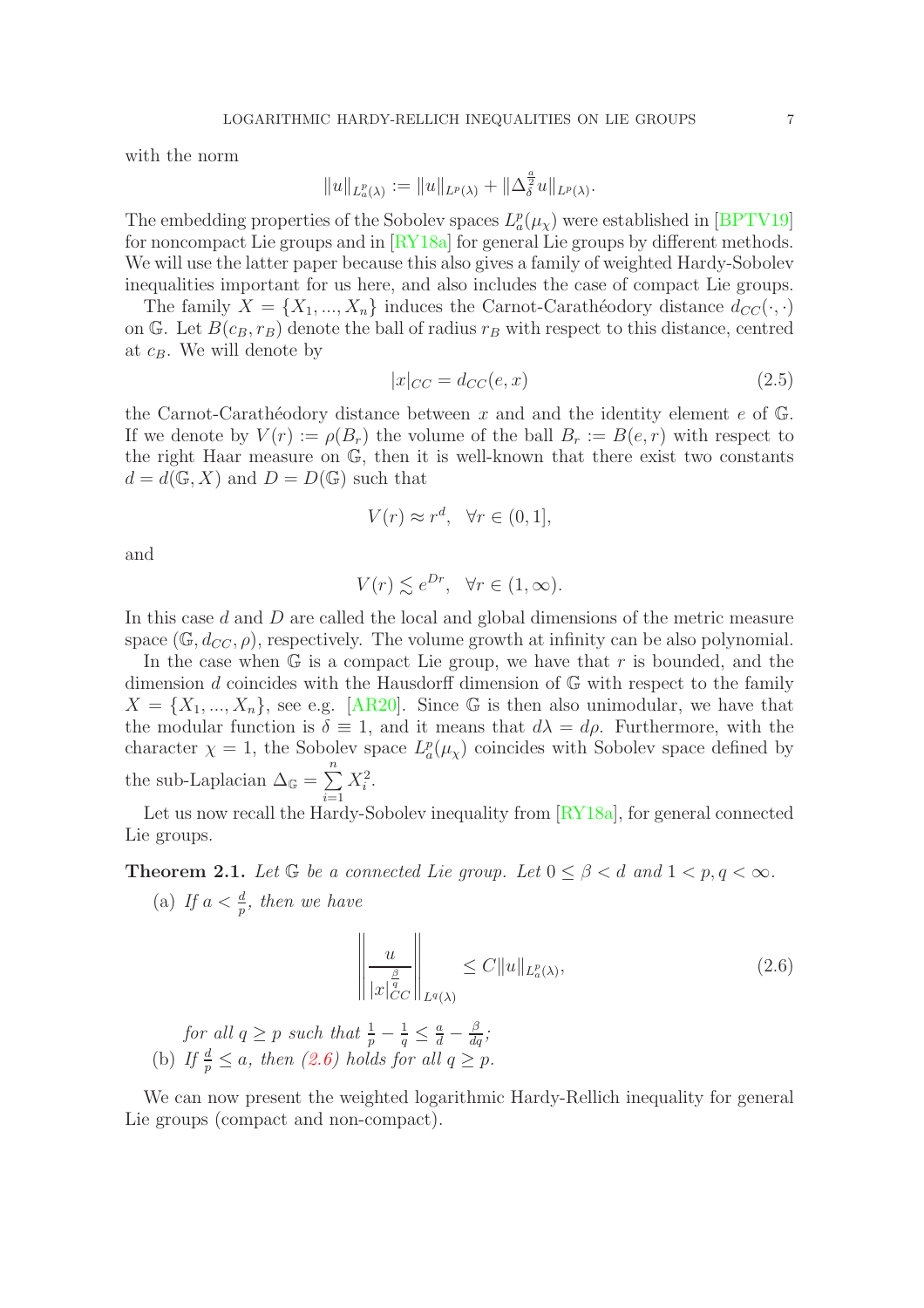<span id="page-7-0"></span>Theorem 2.2. *Let* G *be a connected Lie group with local dimension* d *and let* 1 <  $p < \infty$ ,  $a > 0$ , be such that  $0 \leq \beta < ap < d$ . Then we have

$$
\int_{\mathbb{G}} \frac{\frac{|u(x)|^p}{|x|_{CC}^{np-\beta}}}{\left\|\frac{u}{|x|_{CC}^p}\right\|_{L^p(\lambda)}^p} \log \left(\frac{|x|_{CC}^{(d-ap)(1-\frac{\beta}{ap-\beta})}|u|^p}{\left\|\frac{u}{|x|_{CC}^p}\right\|_{L^p(\lambda)}^p}\right) d\lambda(x) \leq \frac{d-\beta}{ap-\beta} \log \left(C\frac{\|u\|_{L^p(\lambda)}^p}{\left\|\frac{u}{|x|_{CC}^p}\right\|_{L^p(\lambda)}^p}\right),\tag{2.7}
$$

*for all*  $u \in L^p_a(\lambda) \setminus \{0\}$  *such that*  $|x|_{CC}^{-\frac{ap-\beta}{p}}|u| \in L^p(\lambda)$ . *In particular, for all u such that*  $\int_{\mathbb{G}}$  $|u|^p$  $\frac{|u|^p}{|x|_{CC}^{ap-\beta}}d\lambda(x)=1$ , we have

<span id="page-7-5"></span>
$$
\int_{\mathbb{G}} \frac{|u(x)|^p}{|x|_{CC}^{ap-\beta}} \log \left( |x|_{CC}^{(d-ap)(1-\frac{\beta}{ap-\beta})}|u|^p \right) d\lambda(x) \le \frac{d-\beta}{ap-\beta} \log \left( C \|u\|_{L^p_a(\lambda)}^p \right). \tag{2.8}
$$

*Proof.* Let us choose  $q \in (p, p^*_{\beta})$ , where  $p^*_{\beta} = \frac{(d-\beta)p}{d-ap}$  $\frac{d-\beta)p}{d-ap}$ . Let  $\theta = \frac{(p^*_{\beta}-q)p}{p^*_{\beta}-p}$  $\frac{\rho_{\beta}+q_{\beta}}{p_{\beta}^*-p}$ , then we have  $\theta \in (0, p)$ . Using this, we prepare some computations:

$$
\theta = \frac{(p_{\beta}^{*} - q)p}{p_{\beta}^{*} - p} = \frac{\left(\frac{(d-\beta)p}{d-ap} - q\right)p}{\frac{(d-\beta)p}{d-ap} - p} = \frac{\frac{1}{d-ap}((d-\beta)p - q(d-ap))p}{\frac{1}{d-ap}((d-\beta)p - dp + ap^{2})} = \frac{(d-\beta)p}{ap - \beta} - \frac{(d-ap)q}{ap - \beta}, \quad (2.9)
$$

<span id="page-7-3"></span>
$$
p\frac{q-\theta}{p-\theta} = p\frac{q-p\frac{p_{\beta}^* - q}{p_{\beta}^* - p}}{p-p\frac{p_{\beta}^* - q}{p_{\beta}^* - p}} = \frac{q(p_{\beta}^* - p) - p(p_{\beta}^* - q)}{p_{\beta}^* - p - p_{\beta}^* + q} = \frac{p_{\beta}^*(q-p)}{q-p} = p_{\beta}^*,
$$
\n(2.10)

<span id="page-7-4"></span><span id="page-7-1"></span>
$$
\frac{p-\theta}{p} = 1 - \frac{\theta}{p} = \frac{q-p}{p_{\beta}^* - p},\tag{2.11}
$$

and

<span id="page-7-2"></span>
$$
-\frac{\beta\theta}{p} = \beta\frac{p-\theta}{p} - \beta.
$$
\n(2.12)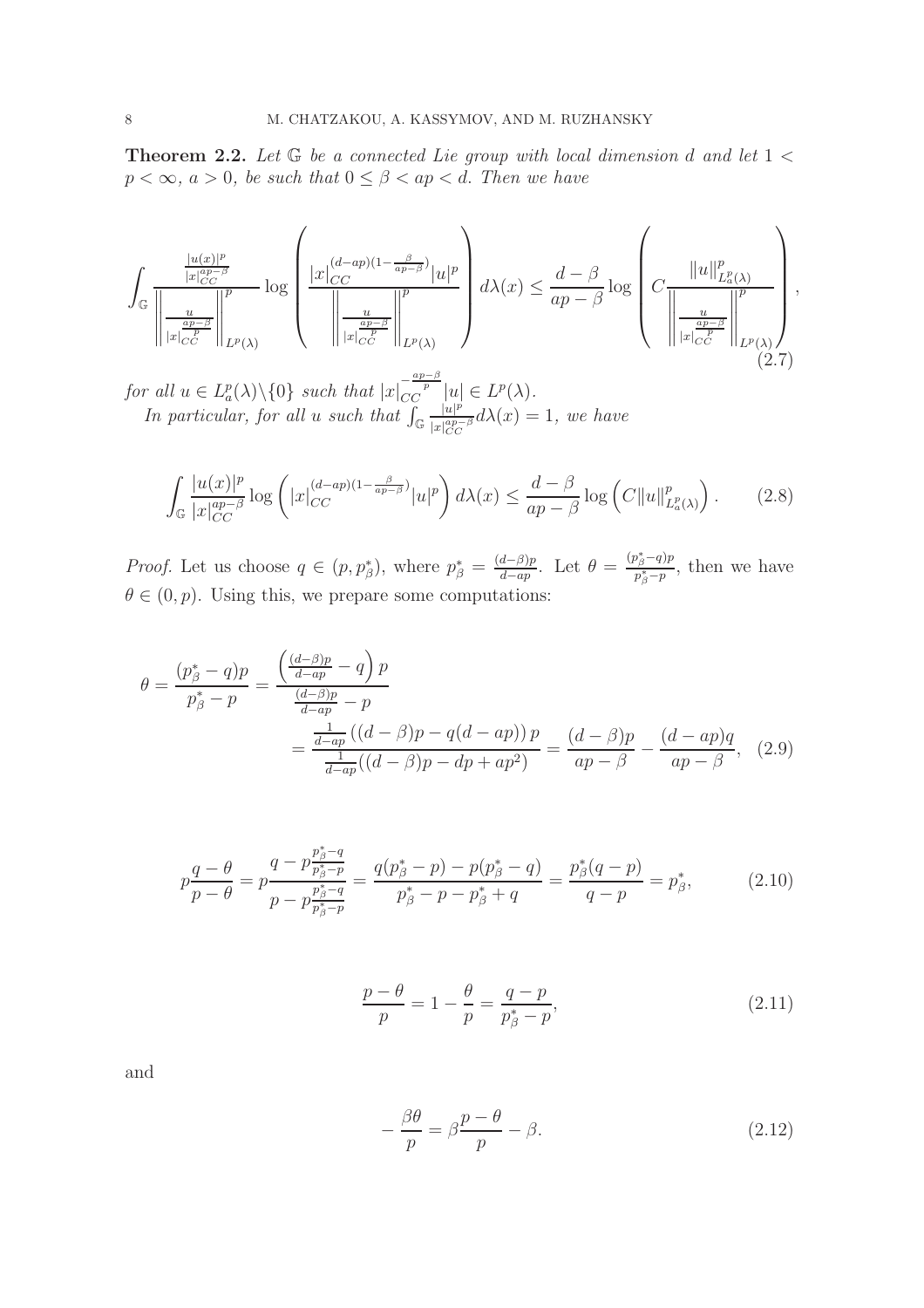By using Hölder's inequality with  $\frac{\theta}{p} + \frac{p-\theta}{p} = 1$  and the above calculations we get,

$$
\int_{\mathbb{G}} \frac{|u|^q}{|x|_{CC}^{d-\beta-\frac{q}{p}(d-ap)}} d\lambda(x) = \int_{\mathbb{G}} \frac{|u|^{\theta}}{|x|_{CC}^{\theta}} \frac{|u|^{q-\theta}}{|x|_{CC}^{d-\beta-\frac{q}{p}(d-ap)-\theta a}} d\lambda(x)
$$
\n
$$
(2.9) \int_{\mathbb{G}} \frac{|u|^{\theta}}{|x|_{CC}^{\theta}} \frac{|u|^{q-\theta}}{|x|_{CC}^{d-\frac{q\beta}{p}}} d\lambda(x)
$$
\n
$$
(2.12) \int_{\mathbb{G}} \frac{|u|^{\theta}}{|x|_{CC}^{\theta}} \frac{|u|^{q-\theta}}{|x|_{PC}^{\beta-\frac{q}{p}-\beta}} d\lambda(x)
$$
\n
$$
= \int_{\mathbb{G}} \frac{|u|^{\theta}}{|x|_{CC}^{\theta-a-\beta}} \frac{|u|^{q-\theta}}{|x|_{CC}^{\beta-\frac{q}{p}}} d\lambda(x)
$$
\n
$$
\leq \left(\int_{\mathbb{G}} \frac{|u|^p}{|x|_{CC}^{\theta-p}} d\lambda(x)\right)^{\frac{\theta}{p}} \left(\int_{\mathbb{G}} \frac{|u|^{\frac{p(q-\theta)}{p-\theta}}}{|x|_{CC}^{\beta-\frac{\theta}{p}}} d\lambda(x)\right)^{\frac{p-\theta}{p}}
$$
\n
$$
(2.10) \underline{.} (2.11) \left(\int_{\mathbb{G}} \frac{|u|^p}{|x|_{CC}^{\theta-p-\frac{\beta}{p}}}\right) d\lambda(x)\right)^{\frac{p\delta-q}{p\delta-q}}
$$
\n
$$
|x|_{CC}^{\beta-\frac{q}{p\delta-q}} d\lambda(x)
$$

Let us write  $q = p + r$  with  $r > 0$ . Then, the last inequality can be rewritten as follows:

$$
\int_{\mathbb{G}} \frac{|u|^{r+p}}{|x|_{CC}^{d-\beta-\frac{(r+p)}{p}(d-ap)}d\lambda(x)} d\lambda(x)
$$
\n
$$
\leq \left(\int_{\mathbb{G}} \frac{|u|^{p}}{|x|_{CC}^{ap-\beta\frac{p_{\beta}^{*}-p}{p_{\beta}^{*}-r+p}}d\lambda(x)}\right)^{\frac{p_{\beta}^{*}-r+p}{p_{\beta}^{*}-p}} \left(\int_{\mathbb{G}} \frac{|u|^{p_{\beta}^{*}}}{|x|_{CC}^{p}}d\lambda(x)\right)^{\frac{(r+p)-p}{p_{\beta}^{*}-p}}.
$$
\n(2.13)

Also, we have for  $r = 0$  that

$$
\int_{\mathbb{G}}\frac{|u|^{p}}{|x|_{CC}^{d-\beta-\frac{p}{p}(d-ap)} }d\lambda(x)=\left(\int_{\mathbb{G}}\frac{|u|^{p}}{|x|_{CC}^{p_{\beta}^{\ast}-p}}d\lambda(x)\right)^{\frac{p_{\beta}^{\ast}-p}{p_{\beta}^{\ast}-p}}\left(\int_{\mathbb{G}}\frac{|u|^{p_{\beta}^{\ast}}}{|x|_{CC}^{\beta}}d\lambda(x)\right)^{\frac{p-p}{p_{\beta}^{\ast}-p}}.
$$

<span id="page-8-0"></span>.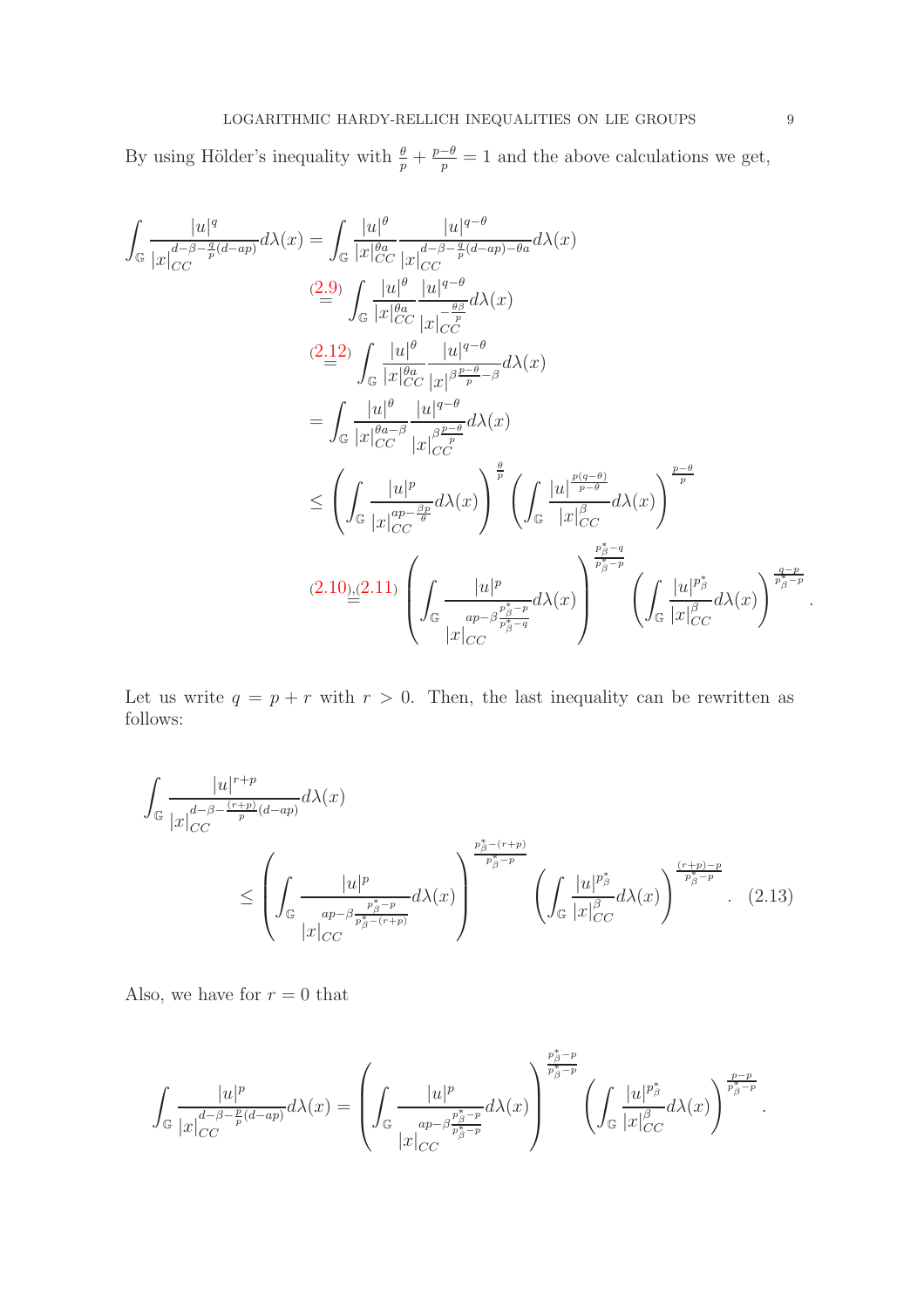By using this and [\(2.13\)](#page-8-0), and by taking the limit as  $r \to 0$ , we have

<span id="page-9-0"></span>
$$
\lim_{r\to 0} \frac{1}{r} \int_{\mathbb{G}} \left( \frac{|u|^{r+p}}{|x|_{CC}^{d-\beta-\frac{(r+p)}{p}(d-ap)}} - \frac{|u|^p}{|x|_{CC}^{d-\beta-\frac{p}{p}(d-ap)}} \right) d\lambda(x)
$$
\n
$$
\leq \lim_{r\to 0} \frac{1}{r} \left[ \left( \int_{\mathbb{G}} \frac{|u|^p}{\frac{ap-\beta\frac{p^*_\beta-p}{p^*_\beta-p}}{|x|_{CC}^{p^*_\beta-(r+p)}}} d\lambda(x) \right)^{\frac{p^*_\beta-(r+p)}{p^*_\beta-p}} \left( \int_{\mathbb{G}} \frac{|u|^{p^*_\beta}}{|x|_{CC}^{p^*_\beta}} d\lambda(x) \right)^{\frac{(r+p)-p}{p^*_\beta-p}} (2.14)
$$
\n
$$
- \left( \int_{\mathbb{G}} \frac{|u|^p}{|x|_{CC}^{ap-\beta\frac{p^*_\beta-p}{p^*_\beta-p}}} d\lambda(x) \right)^{\frac{p^*_\beta-p}{p^*_\beta-p}} \left( \int_{\mathbb{G}} \frac{|u|^{p^*_\beta}}{|x|_{CC}^{p^*_\beta}} d\lambda(x) \right)^{\frac{p-p}{p^*_\beta-p}} \right].
$$

Now, first let us compute the left hand side of the inequality [\(2.14\)](#page-9-0). Using the l'Hôpital rule in the variable  $r$ , we have

<span id="page-9-3"></span>
$$
\lim_{r \to 0} \frac{1}{r} \left( \frac{|u|^{r+p}}{|x|_{CC}^{d-\beta - \frac{(r+p)}{p}(d-ap)}} - \frac{|u|^p}{|x|_{CC}^{d-\beta - \frac{p}{p}(d-ap)}} \right) = \lim_{r \to 0} \frac{d}{dr} \frac{|u|^{r+p}}{|x|_{CC}^{d-\beta - \frac{(r+p)}{p}(d-ap)}}{|x|_{CC}^{d-\beta - \frac{(r+p)}{p}(d-ap)}} = \frac{|u|^p \log(|u|^p |x|_{CC}^{d-ap})}{p |x|_{CC}^{ap-\beta}}.
$$
\n(2.15)

Let us now compute the right hand side of  $(2.14)$ . Let us denote  $z(r) := (f(r))^{g(r)}$ , where

$$
f(r) = \int_{\mathbb{G}} \frac{|u|^p}{\frac{ap - \beta \frac{p^*_{\beta} - p}{p^*_{\beta} - (r+p)}}{|x|_{CC}}} d\lambda(x),\tag{2.16}
$$

and

$$
g(r) = \frac{p_{\beta}^* - (r+p)}{p_{\beta}^* - p}.
$$
\n(2.17)

By taking derivative, we get

$$
\frac{df(r)}{dr} = \frac{d}{dr} \int_{\mathbb{G}} \frac{|u|^p}{\frac{ap - \beta \frac{p_{\beta}^* - p}{p_{\beta}^* - (r+p)}}{|x|_{CC}}} d\lambda(x)
$$
\n
$$
= \frac{\beta (p_{\beta}^* - p)}{(p_{\beta}^* - (r+p))^2} \int_{\mathbb{G}} \frac{|u|^p}{\frac{ap - \beta \frac{p_{\beta}^* - p}{p_{\beta}^* - (r+p)}}{|x|_{CC}} \log(|x|_{CC}) d\lambda(x),
$$
\n(2.18)

<span id="page-9-1"></span>and

<span id="page-9-2"></span>
$$
\frac{dg(r)}{dr} = \frac{d}{dr}\frac{p_{\beta}^{*} - (r+p)}{p_{\beta}^{*} - p} = -\frac{1}{p_{\beta}^{*} - p}.
$$
\n(2.19)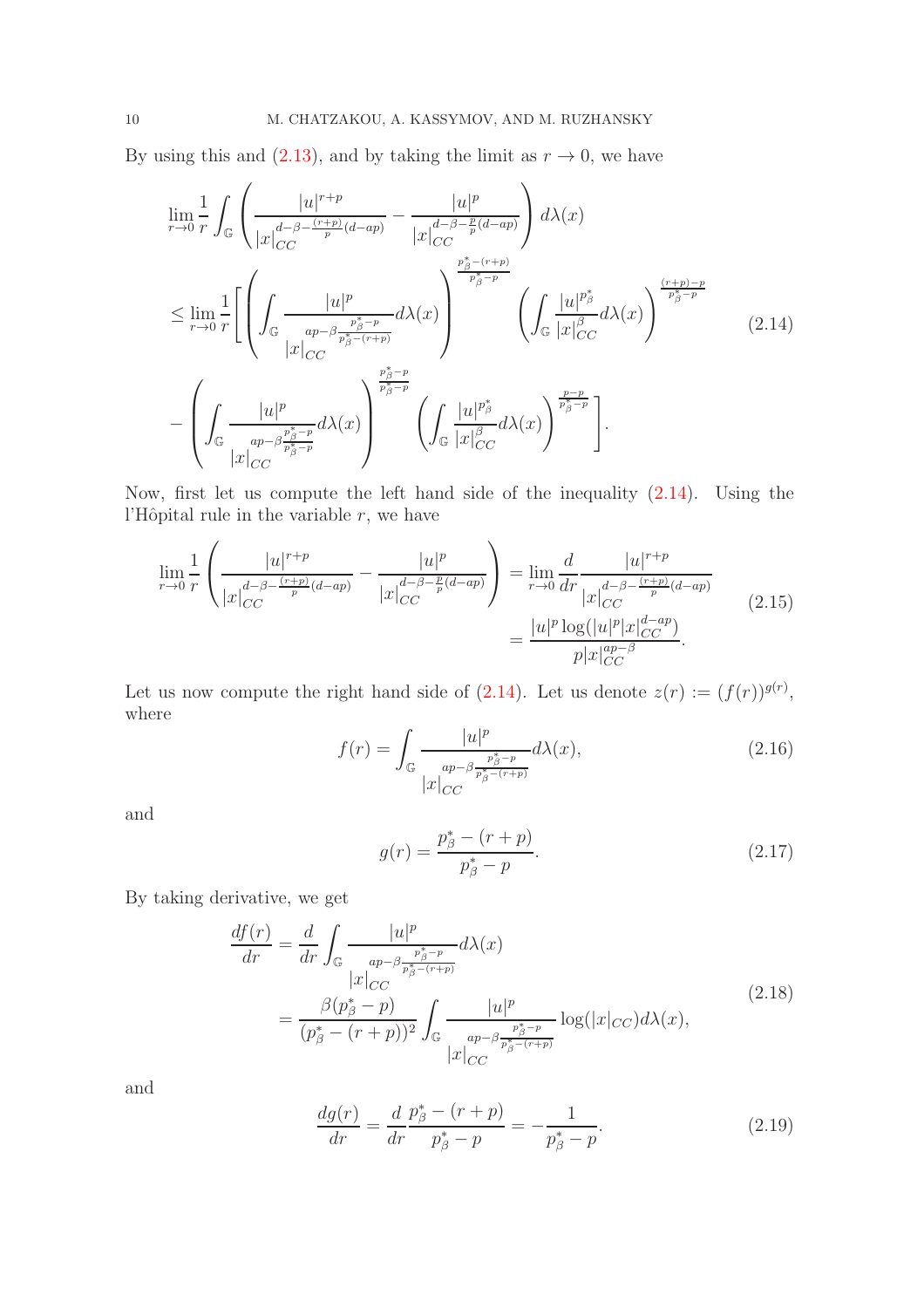Then we have that the derivative of  $z(\boldsymbol{r})$  is given by

<span id="page-10-0"></span>
$$
\frac{dz(r)}{dr} = (f(r))^{g(r)} \left( \frac{dg(r)}{dr} \log(f(r)) + \frac{g(r)\frac{df(r)}{dr}}{f(r)} \right)
$$
\n
$$
(2.18)_{\frac{1}{\infty}} (2.19) \ z(r) \left( -\frac{1}{p_{\beta}^{*} - p} \log \left( \int_{\mathbb{G}} \frac{|u|^{p}}{|x|_{CC}^{p_{\beta}^{*} - p}} d\lambda(x) \right) \right)
$$
\n
$$
\int_{\mathbb{G}} \frac{|u|^{p}}{|x|_{CC}^{p_{\beta}^{*} - (r+p)}} \log(|x|_{CC}) d\lambda(x)
$$
\n
$$
+ \frac{\beta}{p_{\beta}^{*} - (r+p)} \frac{|x|_{CC}^{r}}{\int_{\mathbb{G}} \frac{|u|^{p}}{|x|_{CC}^{p_{\beta}^{*} - (r+p)}} d\lambda(x)} \right). \tag{2.20}
$$

At the same time, we also have

<span id="page-10-1"></span>
$$
\frac{d}{dr}\left(\int_{\mathbb{G}}\frac{|u|^{p_{\beta}^*}}{|x|_{CC}^{\beta}}d\lambda(x)\right)^{\frac{(r+p)-p}{p_{\beta}^*-p}}=\frac{1}{p_{\beta}^*-p}\left(\int_{\mathbb{G}}\frac{|u|^{p_{\beta}^*}}{|x|_{CC}^{\beta}}d\lambda(x)\right)^{\frac{(r+p)-p}{p_{\beta}^*-p}}\log\left(\int_{\mathbb{G}}\frac{|u|^{p_{\beta}^*}}{|x|_{CC}^{\beta}}d\lambda(x)\right).
$$
\n(2.21)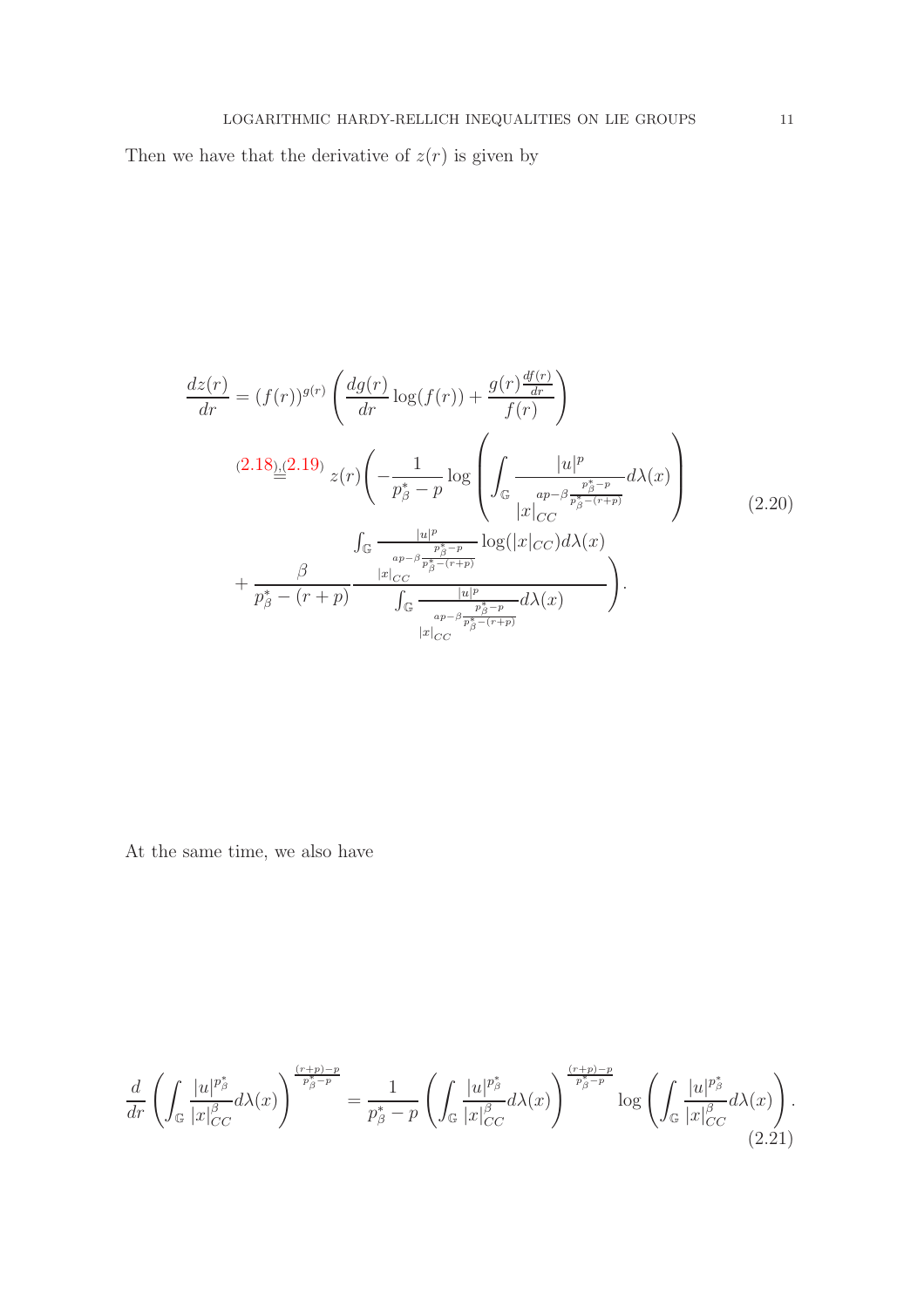By using these last calculations, and applying l'Hôpital's rule, we compute further:  $\,$ 

$$
\lim_{r\to 0} \frac{1}{r} \left[ \left( \int_{\mathbb{G}} \frac{|u|^p}{\frac{ap - \beta \frac{p^2}{p^2_{\beta}-r}}{|x|_{CC}}}\right) \frac{\frac{p^2_{\beta}-(r+p)}{p^2_{\beta}-p}}{\frac{p^2_{\beta}-p}{p^2_{\beta}-r}} \left( \int_{\mathbb{G}} \frac{|u|^{p^2}_{\beta}}{|x|_{CC}^{\beta}} d\lambda(x) \right)^{\frac{(r+p)-p}{p^2_{\beta}-p}} \right. \\ - \left( \int_{\mathbb{G}} \frac{|u|^p}{\frac{ap - \beta \frac{p^2}{p^2_{\beta}-p}}{|x|_{CC}}}\right) \left( \int_{\mathbb{G}} \frac{|u|^{p^2}_{\beta}}{|x|_{CC}^{\beta}} d\lambda(x) \right)^{\frac{p-2}{p^2_{\beta}-p}} \right] \n= \lim_{r\to 0} \frac{d}{dr} \left[ \left( \int_{\mathbb{G}} \frac{|u|^p}{\frac{ap - \beta \frac{p^2}{p^2_{\beta}-r}}{|x|_{CC}}}\right) \left( \int_{\mathbb{G}} \frac{|u|^{p^2_{\beta}}}{|x|_{CC}^{\beta}}\right) \left( \int_{\mathbb{G}} \frac{|u|^{p^2_{\beta}}}{|x|_{CC}^{\beta}}\right) \frac{\frac{(r+p)-p}{p^2_{\beta}-p}}{\frac{(r+p)-p}{p^2_{\beta}-p}} \right] \n= \lim_{r\to 0} \frac{d}{dr} \left( z(r) \left( \int_{\mathbb{G}} \frac{|u|^{p^2}_{\beta}}{|x|_{CC}^{\beta}}\right) \left( \int_{\mathbb{G}} \frac{|u|^{p^2}_{\beta}}{|x|_{CC}^{\beta}}\right) \left( \int_{\mathbb{G}} \frac{|u|^{p^2}_{\beta}}{|x|_{CC}^{\beta}}\right) \left( \int_{\mathbb{G}} \frac{|u|^{p^2}_{\beta}}{|x|_{CC}^{\beta}}\right) \right] \n= \lim_{r\to 0} \frac{d}{dr} \left( z(r) \left( \int_{\mathbb{G}} \frac{|u|^{p^2}_{\beta}}{|x|_{CC}^{\beta}}\right) \left( \lambda(x) \right)^{\frac{(r+p)-p}{p^2_{\beta}-p
$$

where

$$
I_1 = \int_{\mathbb{G}} \frac{|u|^p}{|x|_{CC}^{ap-\beta}} d\lambda(x),\tag{2.23}
$$

$$
I_2 = \int_{\mathbb{G}} \frac{|u|^{p^*_{\beta}}}{|x|_{CC}^{\beta}} d\lambda(x),\tag{2.24}
$$

and

$$
I_3 = \int_{\mathbb{G}} \frac{|u|^p}{|x|_{CC}^{ap-\beta}} \log(|x|_{CC}) d\lambda(x). \tag{2.25}
$$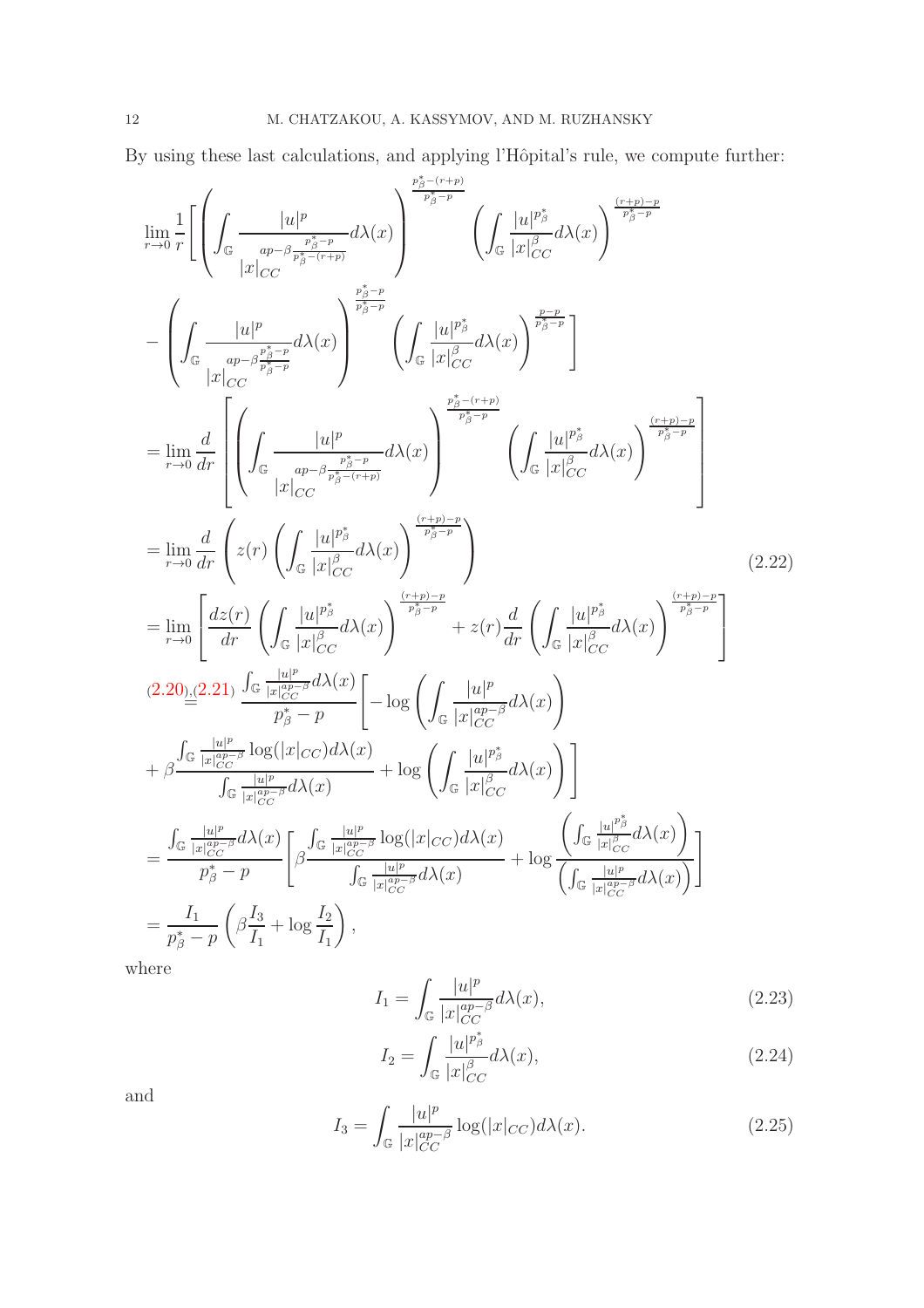Then we have

<span id="page-12-0"></span>
$$
\lim_{r \to 0} \frac{1}{r} \left[ \left( \int_{\mathbb{G}} \frac{|u|^p}{\frac{ap - \beta \frac{p_{\beta}^* - (r+p)}{p_{\beta}^* - p}}{|\mathcal{X}|_{CC}}} d\lambda(x) \right)^{\frac{p_{\beta}^* - (r+p)}{p_{\beta}^* - p}} \left( \int_{\mathbb{G}} \frac{|u|^{p_{\beta}^*}}{|x|_{CC}^{|\mathcal{O}|}} d\lambda(x) \right)^{\frac{(r+p)-p}{p_{\beta}^* - p}} \right] \n- \left( \int_{\mathbb{G}} \frac{|u|^p}{\frac{ap - \beta \frac{p_{\beta}^* - p}{p_{\beta}^* - p}}{|\mathcal{X}|_{CC}}} d\lambda(x) \right)^{\frac{p_{\beta}^* - p}{p_{\beta}^* - p}} \left( \int_{\mathbb{G}} \frac{|u|^{p_{\beta}^*}}{|x|_{CC}^{|\mathcal{O}|}} d\lambda(x) \right)^{\frac{p-p}{p_{\beta}^* - p}} \right] \n= \frac{I_1}{p_{\beta}^* - p} \left( \beta \frac{I_3}{I_1} + \log \frac{I_2}{I_1} \right) \n= \frac{\beta}{p_{\beta}^* - p} I_3 + \frac{I_1}{p_{\beta}^* - p} \frac{p_{\beta}^* p}{p_{\beta}^* p}} \log \frac{I_2}{I_1} \n= \frac{\beta}{p_{\beta}^* - p} I_3 + \frac{I_1 p_{\beta}^*}{(p_{\beta}^* - p)p} \log \frac{I_2^{\frac{p}{p_{\beta}^*}}}{I_1} - \frac{I_1 p_{\beta}^*}{(p_{\beta}^* - p)p} \log I_1^{-1 + \frac{p}{p_{\beta}^*}} \n= \frac{\beta}{p_{\beta}^* - p} I_3 + \frac{I_1 p_{\beta}^*}{(p_{\beta}^* - p)p} \log \frac{I_2^{\frac{p}{p_{\beta}^*}}}{I_1} + \frac{I_1}{p} \log I_1.
$$
\n(2.26)

Putting  $(2.26)$  and  $(2.15)$  in  $(2.14)$ , we have

<span id="page-12-1"></span>
$$
\int_{\mathbb{G}} \frac{|u|^p \log(|u|^p |x|_{CC}^{d-ap})}{|x|_{CC}^{ap-\beta}} d\lambda(x) \le \frac{\beta p}{p_{\beta}^* - p} I_3 + \frac{I_1 p_{\beta}^*}{p_{\beta}^* - p} \log \frac{I_2^{\frac{p}{p_{\beta}^*}}}{I_1} + I_1 \log I_1
$$
\n
$$
= \int_{\mathbb{G}} \frac{|u|^p}{|x|_{CC}^{ap-\beta}} \log \left( |x|_{CC}^{\frac{\beta(d-ap)}{ap-\beta}} \int_{\mathbb{G}} \frac{|u|^p}{|x|_{CC}^{ap-\beta}} d\lambda(x) \right) d\lambda(x) + \frac{(d-\beta) \int_{\mathbb{G}} \frac{|u|^p}{|x|_{CC}^{ap-\beta}} d\lambda(x)}{ap - \beta} \log \frac{\left( \int_{\mathbb{G}} \frac{|u|^{p_{\beta}^*}}{|x|_{CC}^{p_{\beta}^*}} d\lambda(x) \right)^{\frac{p}{p_{\beta}^*}}}{\int_{\mathbb{G}} \frac{|u|^p}{|x|_{CC}^{ap-\beta}} d\lambda(x)} \cdot (2.27)
$$

From Theorem [2.1,](#page-6-1) if  $0 \leq \beta < ap < d$ , we have the Hardy-Sobolev inequality with  $p^*_{\beta} = \frac{(d-\beta)p}{d-ap}$  $\frac{a-p}{d-ap}$  in the following form:

$$
\left\| \frac{u}{|x|_{CC}^{\frac{\beta}{p_{\beta}^*}}|} \right\|_{L^{p_{\beta}^*}(\lambda)} \leq C \|u\|_{L^{p}_{a}(\lambda)}.
$$
\n(2.28)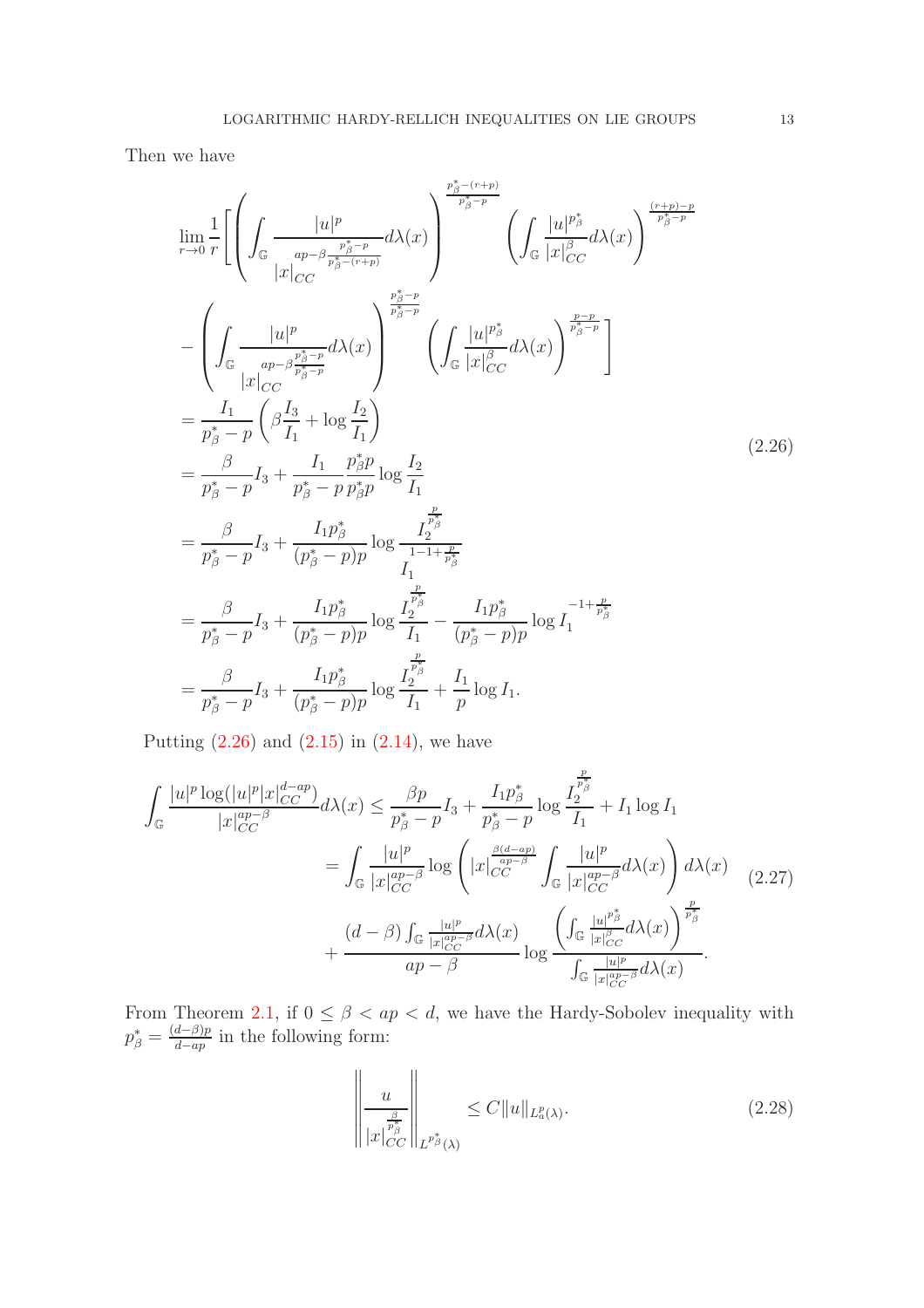Finally, by using this in  $(2.27)$ , we get

$$
\int_{\mathbb{G}} \frac{\frac{|u|^p}{|x|_{CC}^{ap-\beta}}}{\int_{\mathbb{G}} \frac{|u|^p}{|x|_{CC}^{ap-\beta}} d\lambda(x)} \log \left( \frac{|u|^p |x|_{CC}^{(d-ap)(1-\frac{\beta}{ap-\beta})}}{\int_{\mathbb{G}} \frac{|u|^p}{|x|_{CC}^{ap-\beta}} d\lambda(x)} \right) d\lambda(x)
$$
\n
$$
\leq \frac{d-\beta}{ap-\beta} \log \frac{\left( \int_{\mathbb{G}} \frac{|u|^{p^*_\beta}}{|x|_{CC}^{β}} d\lambda(x) \right)^{\frac{p}{p^*_\beta}}}{\int_{\mathbb{G}} \frac{|u|^p}{|x|_{CC}^{ap-\beta}} d\lambda(x)}
$$
\n
$$
\leq \frac{d-\beta}{ap-\beta} \log \left( C \frac{||u||_{L_a^p(\lambda)}^p}{\int_{\mathbb{G}} \frac{|u|^p}{|x|_{CC}^{ap-\beta}} dx} \right),
$$

completing the proof.  $\square$ 

Remark 2.3. In view of [\[RY18a,](#page-22-10) Remark 1.2], the statement of Theorem [2.1](#page-6-1) also holds with the Riemannian distance instead of the Carnot-Carathéodory distance, so that Theorem [2.2](#page-7-0) also holds with the Riemannian distance instead of the Carnot-Carathéodory distance.

**Remark 2.4.** By taking  $\beta = \frac{ap}{2}$  $\frac{2p}{2}$ , as a consequence of  $(2.8)$ , for  $0 < ap < d$ , we obtain an interesting inequality

$$
\int_{\mathbb{G}} \frac{|u(x)|^p}{|x|_{CC}^{\frac{ap}{2}}} \log\left(|u|\right) d\lambda(x) \le \frac{2d - ap}{ap^2} \log\left(C\|u\|_{L^p_a(\lambda)}^p\right),\tag{2.29}
$$

for all u such that  $\int_{\mathbb{G}}$  $|u|^p$  $|x|_{CC}^{\frac{ap}{2}}$  $d\lambda(x) = 1.$ 

## <span id="page-13-0"></span>3. Fractional logarithmic Hardy inequality on homogeneous groups

First, we briefly recall that a Lie group (on  $\mathbb{R}^N$ ) G is called a *homogeneous (Lie) group* if it is equipped with the dilations

$$
\lambda x := D_{\lambda}(x) := (\lambda^{\nu_1} x_1, \dots, \lambda^{\nu_N} x_N), \ \nu_1, \dots, \nu_n > 0, \ D_{\lambda} : \mathbb{R}^N \to \mathbb{R}^N,
$$

being an automorphism of the group  $\mathbb{G}$  for each  $\lambda > 0$ . We refer to [\[FS82,](#page-22-14) [FR16,](#page-22-8) [RS19\]](#page-22-2) for the extensive description of such groups. The number

$$
Q := \nu_1 + \ldots + \nu_N,\tag{3.1}
$$

is called the homogeneous dimension of  $\mathbb{G}$ . If  $|S|$  denotes the volume of a measurable set  $S \subset \mathbb{G}$  with respect to the Haar measure dx on  $\mathbb{G}$ , then

$$
|D_{\lambda}(S)| = \lambda^{Q}|S| \text{ and } \int_{\mathbb{G}} f(\lambda x)dx = \lambda^{-Q} \int_{\mathbb{G}} f(x)dx. \quad (3.2)
$$

We note that homogeneous groups have to be nilpotent, so that they are unimodular, and the standard Lebesgue measure dx on  $\mathbb{R}^N$  is the Haar measure on  $\mathbb{G}$ , see e.g. [\[FR16,](#page-22-8) Proposition 1.6.6].

Homogeneous quasi-norms on  $\mathbb G$  are continuous non-negative functions

$$
\mathbb{G} \ni x \mapsto |x| \in [0, \infty),\tag{3.3}
$$

such that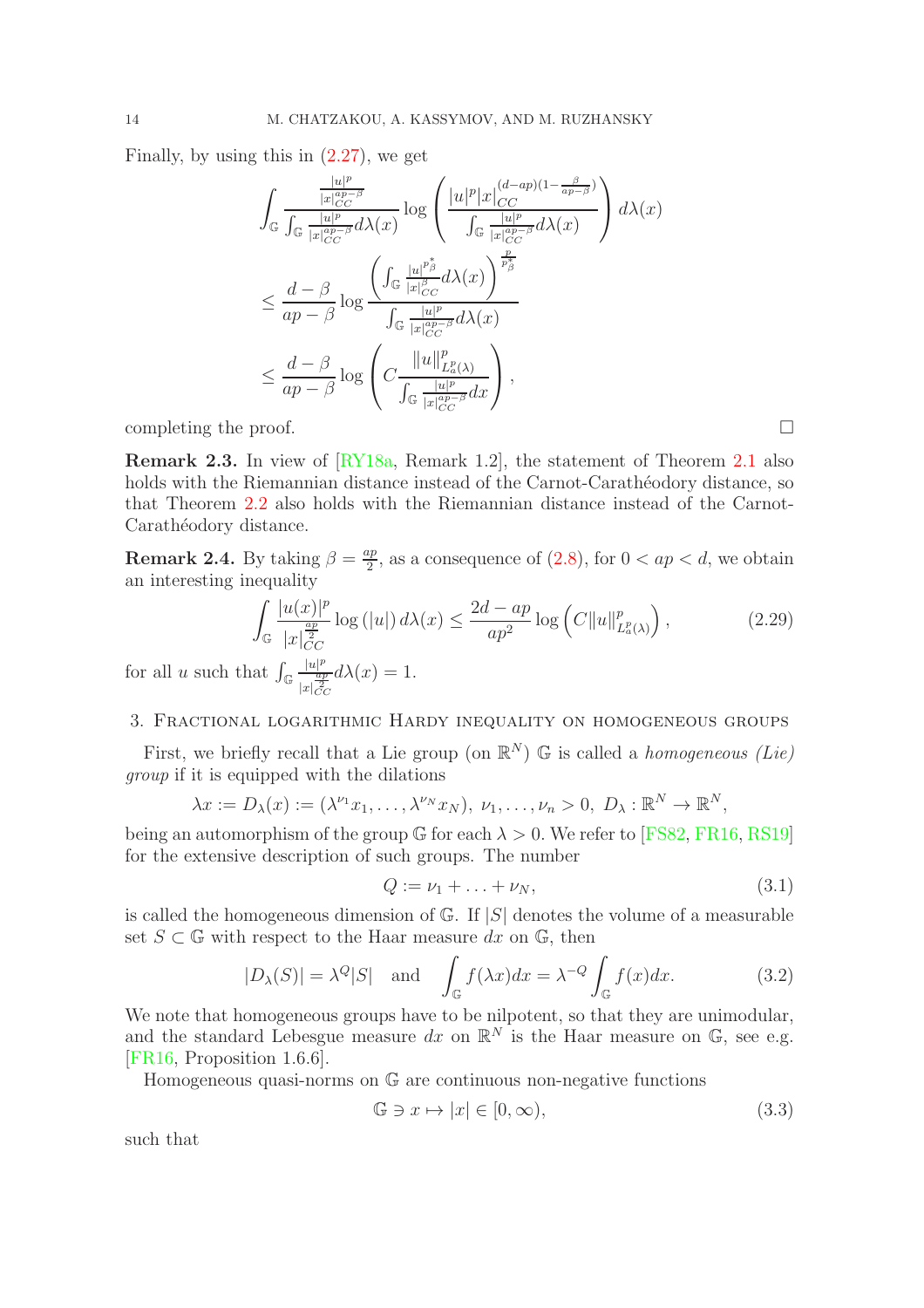- a)  $|x| = |x^{-1}|$  for all  $x \in \mathbb{G}$ ,
- b)  $|\lambda x| = \lambda |x|$  for all  $x \in \mathbb{G}$  and  $\lambda > 0$ ,
- c)  $|x| = 0$  if and only if  $x = 0$ .

We refer to [\[FR16,](#page-22-8) Definition 3.1.33] or [\[RS19,](#page-22-2) Definition 1.2.1] and subsequent discussions for their main properties.

Let us now give the definition of the fractional Sobolev space on homogeneous Lie groups. Let  $p \geq 1$ . Then for any measurable function  $u : \mathbb{G} \to \mathbb{R}$ , we define its Gagliardo quasi-seminorm in the following form:

$$
[u]_{s,p} := \left( \int_{\mathbb{G}} \int_{\mathbb{G}} \frac{|u(x) - u(y)|^p}{|y^{-1}x|^{Q+sp}} dx dy \right)^{\frac{1}{p}}, \quad s \in (0,1), \ Q > 1,
$$
 (3.4)

where  $|\cdot|$  is some (fixed) quasi-norm on G. For  $p \geq 1$  and  $s \in (0,1)$ , we denote by  $W^{s,p}(\mathbb{G})$  the corresponding space, called the fractional Sobolev space on the homogeneous group G, defined by

$$
W^{s,p}(\mathbb{G}) = \{ u : u \in L^p(\mathbb{G}), [u]_{s,p} < +\infty \}. \tag{3.5}
$$

Then, we define the fractional  $p$ -sub-Laplacian on  $\mathbb G$  as follows: for a (Haar) measurable and compactly supported function u, the fractional p-sub-Laplacian  $(-\Delta_p)^s$  on G is given by

$$
(-\Delta_p)^s u(x) = 2 \lim_{\delta \searrow 0} \int_{\mathbb{G} \backslash B(x,\delta)} \frac{|u(x) - u(y)|^{p-2} (u(x) - u(y))}{|y^{-1}x|^{Q+sp}} dy, \ \ x \in \mathbb{G}, \qquad (3.6)
$$

where  $|\cdot|$  is a quasi-norm on G, and  $B(x, \delta)$  is a quasi-ball with respect to  $|\cdot|$ , with radius  $\delta$  centred at  $x \in \mathbb{G}$ .

We recall that the logarithmic Sobolev inequalities for the fractional  $p$ -sub-Laplacian on homogeneous groups were established in [\[KRS20\]](#page-22-13). We now record the version of the fractional logarithmic Hardy inequality on homogeneous groups:

<span id="page-14-1"></span>Theorem 3.1. *Let* G *be a homogeneous Lie group with homogeneous dimension*  $Q \geq 3$ *. Let*  $p > 1$  *and*  $s \in (0,1)$  *be such that*  $0 \leq \beta < sp < Q$ *. Then we have the weighted logarithmic Hardy inequality*

$$
\int_{\mathbb{G}} \frac{\frac{|u(x)|^p}{|x|^{sp-\beta}}}{\left\|\frac{u}{|x|^{\frac{sp-\beta}{p}}}\right\|_{L^p(\mathbb{G})}^p} \log \left(\frac{|x|^{(Q-sp)(1-\frac{\beta}{sp-\beta})}|u|^p}{\left\|\frac{u}{|x|^{\frac{sp-\beta}{p}}}\right\|_{L^p(\mathbb{G})}^p}\right) dx \leq \frac{Q-\beta}{sp-\beta} \log \left(C\frac{[u]_{s,p}^p}{\left\|\frac{u}{|x|^{\frac{sp-\beta}{p}}}\right\|_{L^p(\mathbb{G})}^p}\right),
$$
  
for all  $u \in W^{s,p}(\mathbb{G}) \setminus \{0\}$  with  $|x|^{-\frac{sp-\beta}{p}} u \in L^p(\mathbb{G}).$ 

The proof of this theorem is similar to the proof of Theorem [2.2,](#page-7-0) but here instead of Theorem [4.1](#page-15-0) we use the fractional Hardy-Sobolev inequality in [\[KS20,](#page-22-16) Theorem 3.3], so we omit the repetition of the details.

### <span id="page-14-0"></span>4. Logarithmic Hardy-Rellich inequalities on graded groups

In this section we give a refinement of the logarithmic Hardy-Rellich inequality from Theorem [2.2](#page-7-0) in the setting of graded groups.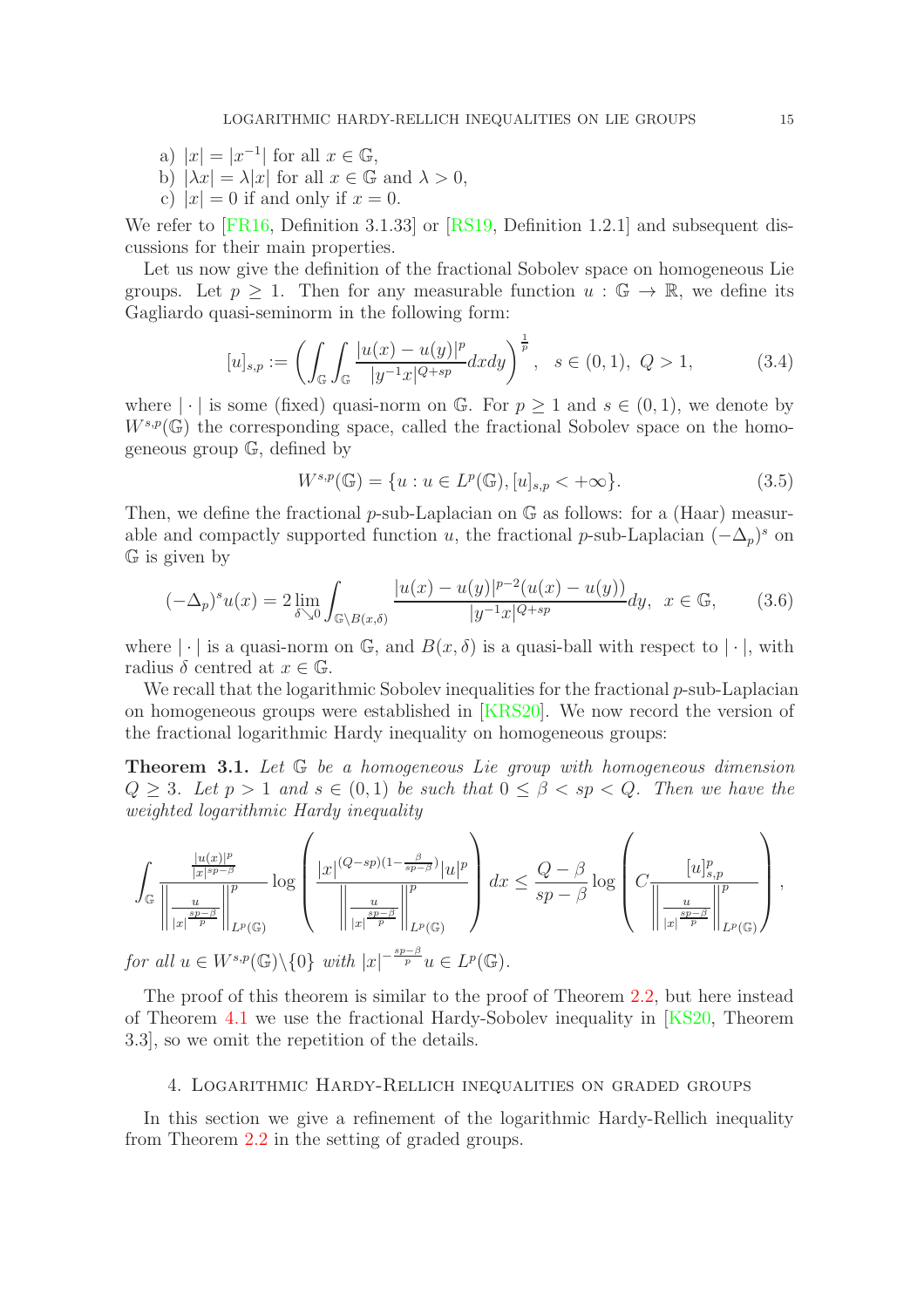We recall from e.g. [\[FR16,](#page-22-8) Definition 3.1.1], that a Lie algebra g is called *graded* if it is endowed with a vector space decomposition

$$
\mathfrak{g} = \bigoplus_{j=1}^{\infty} V_j, \quad \text{such that } [V_i, V_j] \subset V_{i+j}, \tag{4.1}
$$

where all but finitely many of the  $V_j$ 's are  $\{0\}$ . Consequently, a connected and simply-connected Lie group is called *graded* if its Lie algebra is graded.

We call left-invariant homogeneous hypoelliptic differential operators on G by *Rockland operators*. An alternative characterisation (due to Helffer and Nourigat [\[HN79\]](#page-22-17)) of Rockland operators can be given as follows. Let  $\widehat{\mathbb{G}}$  be the unitary dual of  $\mathbb{G}$ , and for  $\pi \in \widehat{\mathbb{G}}$ , let  $\mathcal{H}_{\pi}^{\infty}$  be the space of the smooth vectors of  $\pi$ . Let A be a left-invariant differential operator on G. We say that A satisfies the *Rockland condition* when for each nontrivial representation  $\pi \in \widehat{\mathbb{G}}$ , the operator  $\pi(A)$  is injective on  $\mathcal{H}_{\pi}^{\infty}$ , that is,

$$
\forall v \in \mathcal{H}_\pi^\infty, \ \pi(A)v = 0 \Rightarrow v = 0. \tag{4.2}
$$

Then Rockland operators can be characterised by being left-invariant homogeneous differential operators which satisfy the Rockland condition. We refer to [\[FR16,](#page-22-8) Definitions 4.1.1 and 4.1.2] for more discussion of such operators but note that if a homogeneous Lie group admits a Rockland operator, it must be graded.

Let  $\mathcal R$  be a Rockland operator of homogeneous degree  $\nu$ . We can define the homogeneous Sobolev space by the norm

$$
||f||_{\dot{L}^p_a(\mathbb{G})} := ||\mathcal{R}^{\frac{a}{\nu}} f||_{L^p(\mathbb{G})},\tag{4.3}
$$

and its inhomogeneous version by

$$
||f||_{L^p_a(\mathbb{G})} := (||f||^p_{L^p(\mathbb{G})} + ||\mathcal{R}^{\frac{a}{\nu}}f||^p_{L^p(\mathbb{G})})^{\frac{1}{p}}.
$$
\n(4.4)

While these norms clearly depend on the choice of  $\mathcal{R}$ , it was shown in [\[FR16,](#page-22-8) [FR17\]](#page-21-10) that the Sobolev spaces defined by these norms do not depend on a particular choice of the Rockland operator R.

Our next aim is to give a weighted version of the log-Sobolev inequality. For this let us recall the so-called Hardy-Sobolev family of inequalities from [\[RY18b,](#page-22-18) Theorem 5.1].

<span id="page-15-0"></span>Theorem 4.1 (Hardy-Sobolev inequality). *Let* G *be a graded Lie group of homogeneous dimension* Q *and let* R *be a positive Rockland operator of homogeneous degree v.* Let  $|\cdot|$  be an arbitrary homogeneous quasi-norm. Let  $1 < p \le q < \infty$ . Let  $0 < ap < Q$  and  $0 \leq \beta < Q$ . Assume that  $\frac{1}{p} - \frac{1}{q} = \frac{a}{Q} - \frac{\beta}{qQ}$ . Then there exists a *positive constant* C *such that*

$$
\left\| \frac{u}{|x|^{\frac{\beta}{q}}} \right\|_{L^q(\mathbb{G})} \leq C \| \mathcal{R}^{\frac{a}{\nu}} u \|_{L^p(\mathbb{G})}, \tag{4.5}
$$

*holds for all*  $u \in L_a^p(\mathbb{G})$ .

Using Theorem [4.1](#page-15-0) instead of Theorem [2.1,](#page-6-1) we can repeat the proof of Theorem [2.2.](#page-7-0) This will give the following weighted Hardy inequality on graded groups: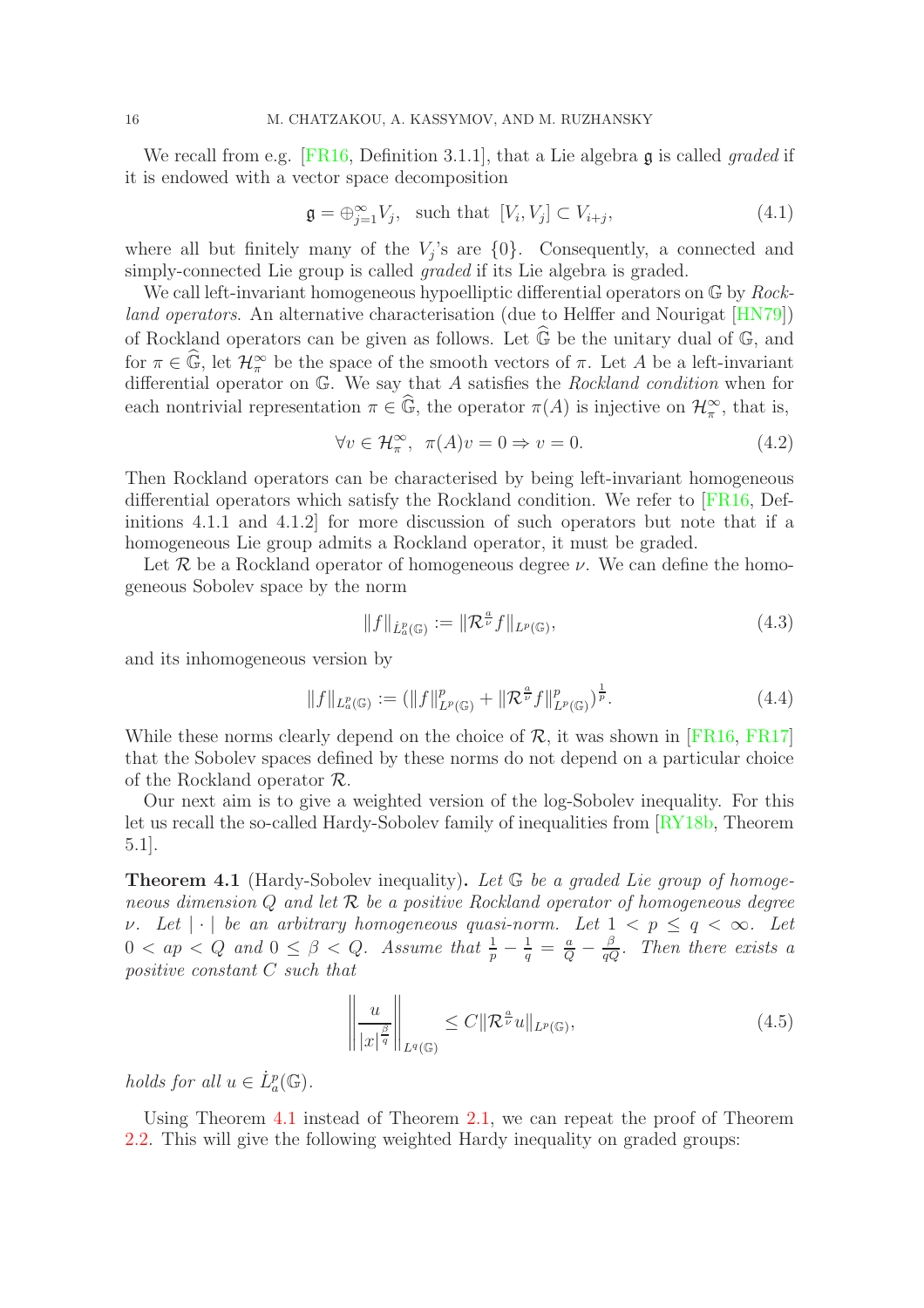<span id="page-16-1"></span>Theorem 4.2. *Let* G *be a graded Lie group of homogeneous dimension* Q *and let* R *be a positive Rockland operator of homogeneous degree* ν*. Let* | · | *be an arbitrary homogeneous quasi-norm.* Let  $1 < p < \infty$  and  $0 < \beta < ap < Q$ . Then we have

$$
\int_{\mathbb{G}}\frac{\frac{|u(x)|^{p}}{|x|^{ap-\beta}}}{\left\|\frac{u}{|x|}\frac{p}{p}\right\|_{L^{p}(\mathbb{G})}}\log\left(\frac{|x|^{(Q-ap)(1-\frac{\beta}{ap-\beta})}|u|^{p}}{\left\|\frac{u}{|x|}\frac{ap-\beta}{p}\right\|_{L^{p}(\mathbb{G})}}\right)dx\leq \frac{Q-\beta}{ap-\beta}\log\left(C\frac{\left\|\mathcal{R}^{\frac{a}{\nu}}u\right\|_{L^{p}(\mathbb{G})}^{p}}{\left\|\frac{u}{|x|}\frac{ap-\beta}{p}\right\|_{L^{p}(\mathbb{G})}}\right),
$$

*for all nontrivial* u *for which the right hand side makes sense. In particular, for all*  $u \text{ such that } \int_{\mathbb{G}}$  $|u|^p$  $\frac{|u|^p}{|x|^{ap-\beta}}dx=1$ , we have

$$
\int_{\mathbb{G}} \frac{|u(x)|^p}{|x|^{ap-\beta}} \log\left(|x|^{(Q-ap)(1-\frac{\beta}{ap-\beta})}|u|^p\right) dx \le \frac{Q-\beta}{ap-\beta} \log\left(C\|\mathcal{R}^{\frac{a}{\nu}}u\|_{L^p(\mathbb{G})}^p\right). \tag{4.6}
$$

We will omit the proof as it is almost verbatim repetition of the proof of Theorem [2.2,](#page-7-0) with d replaces by Q, and by using Theorem [4.1](#page-15-0) instead of Theorem [2.1.](#page-6-1) The refinement with respect to now using the homogeneous Sobolev norm is essential for some applications, for example for recovering and extending the Gross logarithmic inequalities to the setting of stratified groups in the next section.

### <span id="page-16-0"></span>5. Gross type logarithmic Hardy inequality on stratified groups

In this section we show that the established logarithmic Hardy inequalities imply the Gross type logarithmic Hardy inequalities, in the setting of stratified groups.

We very briefly recall the basics, referring e.g. to the open access books [\[FR16\]](#page-22-8) and [\[RS19\]](#page-22-2) for further details, as well as to the book [\[BLU07\]](#page-21-17). Thus, we call the Lie group  $\mathbb{G} = (\mathbb{R}^n, \circ)$  a *stratified group* if it satisfies the following properties:

(a) for some integers  $n_1 + ... + n_r = n$  we have the decomposition  $\mathbb{R}^n = \mathbb{R}^{n_1} \times ... \times \mathbb{R}^{n_r}$ such that for every  $\lambda > 0$  the dilation  $\delta_{\lambda}: \mathbb{R}^n \to \mathbb{R}^n$  given by

$$
\delta_{\lambda}(x) \equiv \delta_{\lambda}(x^{(1)}, ..., x^{(r)}) := (\lambda x^{(1)}, ..., \lambda^r x^{(r)})
$$

is an automorphism of the group  $\mathbb{G}$ , where  $x^{(k)} \in \mathbb{R}^{n_k}$  for  $k = 1, ..., r$ .

(b) if  $n_1$  is as in (a) and  $X_1, ..., X_{n_1}$  are the left invariant vector fields on  $\mathbb G$  such that  $X_k(0) = \frac{\partial}{\partial x_k} \vert_0$  for  $k = 1, ..., n_1$ , then

$$
rank(Lie\{X_1, ..., X_{n_1}\}) = n,
$$

for every  $x \in \mathbb{R}^n$ . This means that the iterated commutators of  $X_1, ..., X_{n_1}$  span the Lie algebra of G.

A Lie algebra g is called stratified if it has a decomposition

$$
\mathfrak{g} = \bigoplus_{j=1}^{\infty} V_j, \quad \text{such that } [V_i, V_1] \subset V_{i+1}, \tag{5.1}
$$

with  $V_1$  generating  $\mathfrak g$  as an algebra. In particular, any stratified group is also graded. The natural dilations on g are given by

$$
D_r X_k = r^k X_k, \quad (X_k \in V_k, \ k = 1, \dots, m), \tag{5.2}
$$

where m is the step of  $\mathfrak g$  (the number of nontrivial iterated commutators).

We now record the following corollary of Theorem [4.2](#page-16-1) in the case of  $\mathcal R$  being the positive sub-Laplacian on a stratified group,  $p = 2$  and  $a = 1$ .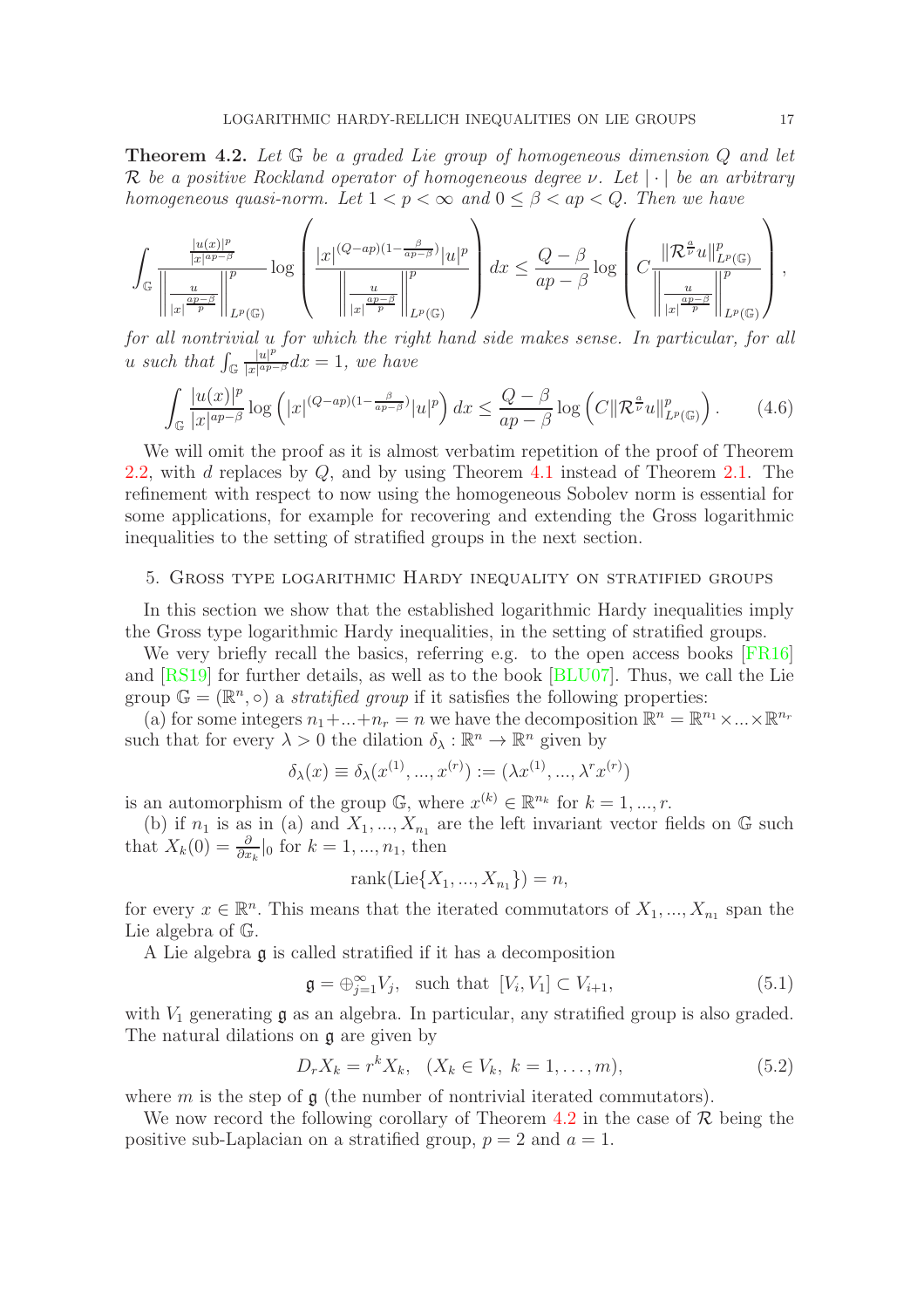Corollary 5.1. *Let* G *be a stratified Lie group of homogeneous dimension* Q *and let* |·| *be an arbitrary homogeneous quasi-norm. Then, the following weighted logarithmic Hardy inequality is satisfied*

<span id="page-17-1"></span>
$$
\int_{\mathbb{G}} \frac{|u(x)|^2}{|x|^{2-\beta}} \log\left(|x|^{\frac{(Q-2)(1-\beta)}{2-\beta}}|u(x)|\right) dx \le \frac{Q-\beta}{2(2-\beta)} \log\left(C\|\nabla_H u\|_{L^2(\mathbb{G})}^2\right),\qquad(5.3)
$$

*for every*  $0 \leq \beta < 2 < Q$ *, and for every u such that*   $\overline{u}$  $|x| \frac{2-\beta}{2}$  $\bigg\|_{L^2(\mathbb{G})}$ = 1*.*

In the next theorem we show that the weighted logarithmic Hardy inequality as in [\(5.3\)](#page-17-1) implies its Gross counterpart.

<span id="page-17-0"></span>Theorem 5.2. *Let* G *be a stratified group with homogeneous dimension* Q*, topological*  $dimension\ n, and let n_1 be the dimension of the first stratum of its Lie algebra, i.e., for$  $x \in \mathbb{G}$  we can write  $x = (x', x'') \in \mathbb{R}^{n_1} \times \mathbb{R}^{n-n_1}$ . Let  $|\cdot|$  be an arbitrary homogeneous quasi-norm on  $\mathbb{G}$ . Let  $|x'|$  denote the Euclidean norm of x', and let  $M > 0$  be a *constant such that we have*

<span id="page-17-2"></span>
$$
|x'| \le M|x|,\tag{5.4}
$$

*for the quasi-norm*  $|x|$ *, for all*  $x \in \mathbb{G}$ *. Then the following weighted "semi-Gaussian" logarithmic Hardy inequality is satisfied*

<span id="page-17-4"></span>
$$
\int_{\mathbb{G}} \frac{|g(x)|^2}{|x|^{2-\beta}} \log\left(|x|^{\frac{(Q-2)(1-\beta)}{2-\beta}} |g(x)|\right) d\mu \le \int_{\mathbb{G}} |\nabla_H g|^2 d\mu, \tag{5.5}
$$

*for all*  $0 \leq \beta < 2 < Q$ *, and for all g such that*  g  $|x| \frac{2-\beta}{2}$  $\bigg\|_{L^2(\mu)}$  $= 1, where \mu = \mu_1 \otimes \mu_2,$ 

and  $\mu_1$  *is the Gaussian measure on*  $\mathbb{R}^{n_1}$  *given by*  $d\mu_1 = \gamma e^{-\frac{|x'|^2}{2}} dx'$ , for  $x' \in \mathbb{R}^{n_1}$ , *where the normalisation constant*  $\gamma$  *is given by* 

<span id="page-17-3"></span>
$$
\gamma := \left(\frac{Q-\beta}{2(2-\beta)} Ce^{\left(n_1 + \frac{M^2}{2}\right)\left(\frac{2-\beta}{Q-\beta}\right) - 1}\right)^{\frac{Q-\beta}{2-\beta}}
$$
(5.6)

and  $\mu_2$  *is the Lebesgue measure dx'' on*  $\mathbb{R}^{n-n_1}$ *.* 

Let us note that the constant  $M = \max_{|x|=1} |x'|$  in [\(5.4\)](#page-17-2) exists for any homogeneous quasi-norm due to continuity and homogeneity. Moreover, the appearance of M at the normalisation constant  $\gamma$  as in [\(5.6\)](#page-17-3) indicates the dependence of the right-hand side of  $(5.5)$  on the quasi-norm  $|\cdot|$  as one expects.

*Proof.* Assume that g is such that  $\begin{tabular}{|c|c|c|} \hline \quad \quad & \quad \quad & \quad \quad \\ \hline \quad \quad & \quad \quad & \quad \quad \\ \hline \quad \quad & \quad \quad & \quad \quad \\ \hline \quad \quad & \quad \quad & \quad \quad \\ \hline \end{tabular}$ g  $|x|^{2-\beta}$  $\bigg\|_{L^2(\mu)}$  $= 1$ , where  $\mu$  is as in the hypothesis. Defining  $u$  by

$$
u(x) = \gamma^{1/2} e^{-\frac{|x'|^2}{4}} g(x) ,
$$

for  $\gamma$  as in [\(5.6\)](#page-17-3), we can check that  $u \in L^2(\mathbb{G})$ , and in particular we have u  $|x|^{\frac{2-\beta}{2}}$  $\bigg\|_{L^2(\mathbb{G})}$ = 1. Indeed, rigorous computations show that

$$
1 = \int_{\mathbb{G}} \frac{|g(x)|^2}{|x|^{2-\beta}} d\mu = \int_{\mathbb{G}} \gamma^{-1} e^{\frac{|x'|^2}{2}} \frac{|u(x)|^2}{|x|^{2-\beta}} d\mu = \int_{\mathbb{G}} \frac{|u(x)|^2}{|x|^{2-\beta}} dx.
$$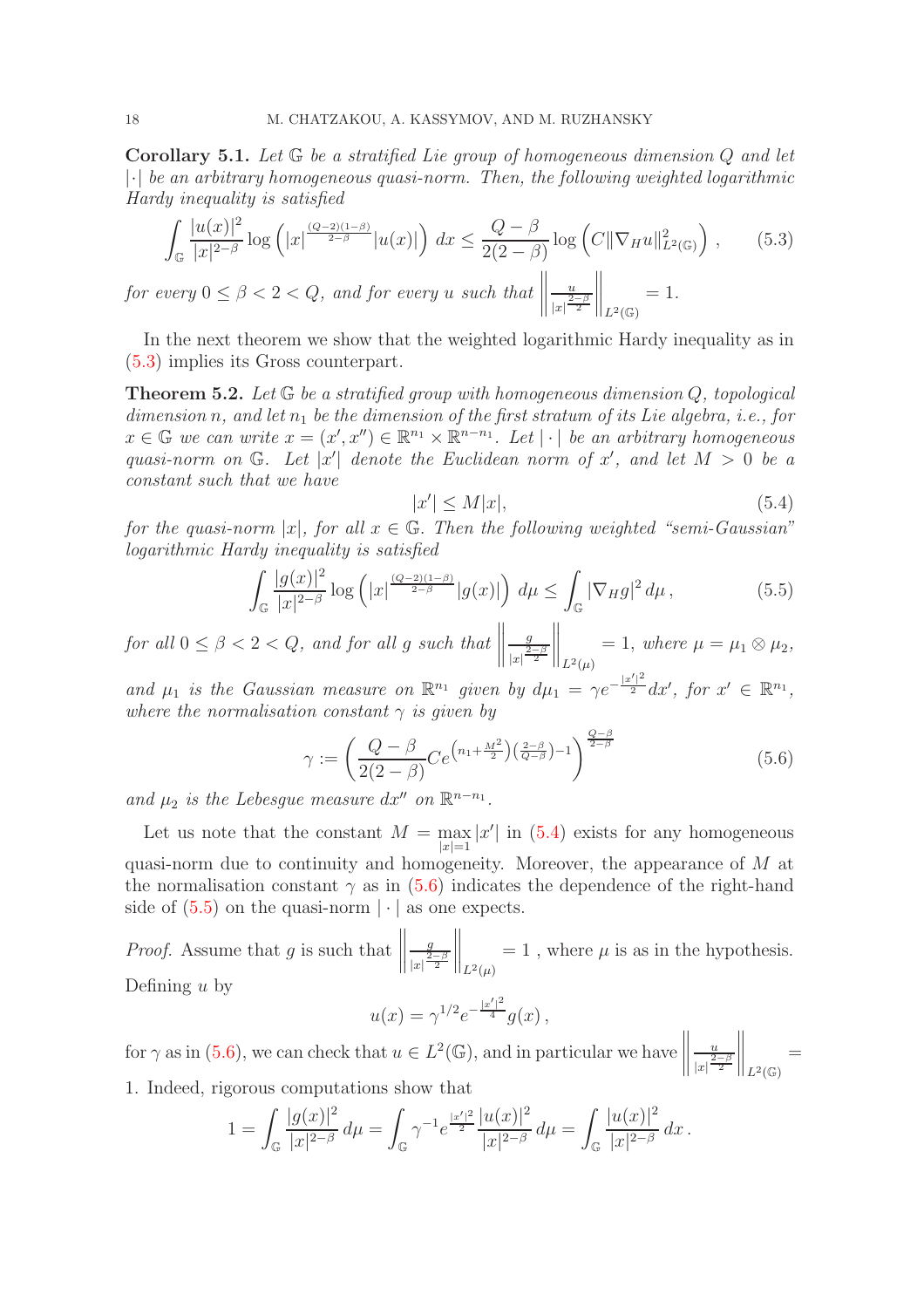Applying the logarithmic Holder inequality  $(5.3)$  to  $u$ , we arrive at

<span id="page-18-2"></span>
$$
\int_{\mathbb{G}} \frac{|g(x)|^2}{|x|^{2-\beta}} \log\left(|x|^{\frac{(Q-2)(1-\beta)}{2-\beta}}|g(x)|\right) d\mu \leq \int_{\mathbb{G}} \frac{|u(x)|^2}{|x|^{2-\beta}} \log\left(\gamma^{-1/2} e^{\frac{|x'|^2}{4}} |x|^{\frac{(Q-2)(1-\beta)}{2-\beta}} u(x)\right) dx
$$
  

$$
\leq \frac{Q-\beta}{2(2-\beta)} \log\left(C \int_{\mathbb{G}} |\nabla_H u(x)|^2 dx\right)
$$
  

$$
+ \log(\gamma^{-1/2}) + \int_{\mathbb{G}} \frac{|x'|^2}{4} \frac{|u(x)|^2}{|x|^{2-\beta}} dx. \tag{5.7}
$$

Using [\(5.4\)](#page-17-2) we additionally estimate

$$
\int_{\mathbb{G}} \frac{|x'|^2}{4} \frac{|u(x)|^2}{|x|^{2-\beta}} dx = \int_{|x|\le 1} + \int_{|x|\ge 1} + \int_{|x|\ge 1} + \int_{|x|\ge 1} + \int_{|x|\ge 1} + \int_{|x|\ge 1} + \int_{|x|\ge 1} + \int_{|x|\ge 1} + \int_{|x|\ge 1} + \int_{|x|\ge 1} + \int_{|x|\ge 1} + \int_{|x|\ge 1} + \int_{|x|\ge 1} + \int_{|x|\ge 1} + \int_{|x|\ge 1} + \int_{|x|\ge 1} + \int_{|x|\ge 1} + \int_{|x|\ge 1} + \int_{|x|\ge 1} + \int_{|x|\ge 1} + \int_{|x|\ge 1} + \int_{|x|\ge 1} + \int_{|x|\ge 1} + \int_{|x|\ge 1} + \int_{|x|\ge 1} + \int_{|x|\ge 1} + \int_{|x|\ge 1} + \int_{|x|\ge 1} + \int_{|x|\ge 1} + \int_{|x|\ge 1} + \int_{|x|\ge 1} + \int_{|x|\ge 1} + \int_{|x|\ge 1} + \int_{|x|\ge 1} + \int_{|x|\ge 1} + \int_{|x|\ge 1} + \int_{|x|\ge 1} + \int_{|x|\ge 1} + \int_{|x|\ge 1} + \int_{|x|\ge 1} + \int_{|x|\ge 1} + \int_{|x|\ge 1} + \int_{|x|\ge 1} + \int_{|x|\ge 1} + \int_{|x|\ge 1} + \int_{|x|\ge 1} + \int_{|x|\ge 1} + \int_{|x|\ge 1} + \int_{|x|\ge 1} + \int_{|x|\ge 1} + \int_{|x|\ge 1} + \int_{|x|\ge 1} + \int_{|x|\ge 1} + \int_{|x|\ge 1} + \int_{|x|\ge 1} + \int_{|x|\ge 1} + \int_{|x|\ge 1} + \int_{|x|\ge 1} + \int_{|x|\ge 1} + \int_{|x|\ge 1} + \int_{|x|\ge 1} + \int_{|x|\ge 1} + \int_{|x|\ge 1} + \int_{|x|\ge 1} + \int_{|x|\ge 1} + \int_{|x|\ge
$$

To estimate the term

<span id="page-18-3"></span>
$$
|\nabla_H g(x)| = \sqrt{\sum_{i=1}^{n_1} |X_i g(x)|^2},
$$

recall (see e.g. [\[FR16\]](#page-22-8)) that the vector fields  $X_i$  for  $i = 1, \ldots, n_1$ , are given by

$$
X_i = \partial_{x'_i} + \sum_{j=1}^{n-n_1} p_j^i(x') \partial_{x''_j}.
$$

For  $i = 1, \ldots, n_1$  and for g as above, we compute

<span id="page-18-1"></span>
$$
\begin{split} |X_i g(x)|^2 &= \gamma^{-1} e^{\frac{|x'|^2}{2}} \left| X_i u(x) + \frac{x_i'}{2} u(x) \right|^2 \\ &= \gamma^{-1} e^{\frac{|x'|^2}{2}} \left( |X_i u(x)|^2 + \frac{(x_i')^2}{4} |u(x)|^2 + \text{Re}(\overline{X_i u(x)}) x_i' u(x) \right) . \tag{5.9} \end{split}
$$

Moreover, for  $x'_i$ ,  $i = 1, \ldots, n_1$ , we have

$$
\operatorname{Re} \int_{\mathbb{G}} \overline{(\partial_{x_i'} u(x))} x_i' u(x) dx = -\operatorname{Re} \int_{\mathbb{G}} (\partial_{x_i'} u(x)) x_i' \overline{u(x)} dx - \int_{\mathbb{G}} |u(x)|^2 dx
$$
  
= 
$$
-\operatorname{Re} \int_{\mathbb{G}} \overline{(\partial_{x_i'} u(x))} x_i' u(x) dx - 1,
$$

where we used the integration by parts. This gives

<span id="page-18-0"></span>
$$
\operatorname{Re}\int_{\mathbb{G}}\overline{(\partial_{x_i'}u(x))}x_i'u(x)\,dx=-\frac{1}{2}.
$$
\n(5.10)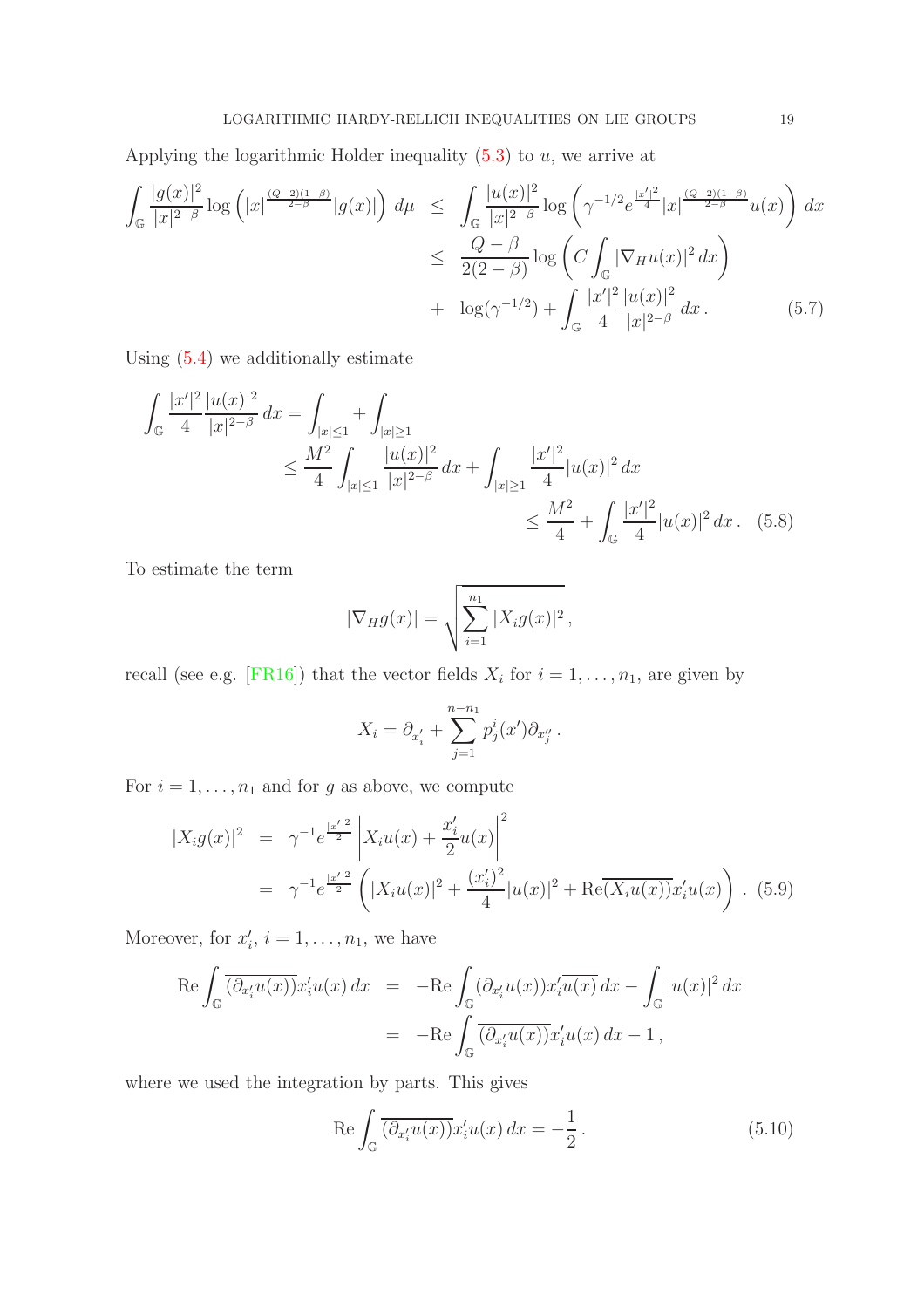Similar arguments, for  $j = 1, \ldots, n - n_1$  and for  $i = 1, \ldots, n_1$ , give

$$
\operatorname{Re} \int_{\mathbb{G}} p_j(x') \overline{(\partial_{x_j''} u(x))} x_i' u(x) = -\operatorname{Re} \int_{\mathbb{G}} \partial_{x_j''} ((p_j(x')u(x)x_i') \overline{u(x)} dx
$$
  

$$
= -\operatorname{Re} \int_{\mathbb{G}} p_j(x') \overline{(\partial_{x_j''} u(x))} x_i' u(x) dx,
$$

or equivalently

<span id="page-19-0"></span>
$$
\operatorname{Re}\int_{\mathbb{G}}p_j(x')\overline{(\partial_{x_j''}u(x))}x_i'u(x)\,dx=0\,.
$$
\n(5.11)

Combining  $(5.10)$  and  $(5.11)$  we arrive at

$$
\int_{\mathbb{G}} \text{Re}\overline{(X_i u(x))} x_i' u(x) dx = -\frac{1}{2}, \quad \forall i = 1, \dots, n_1.
$$

Plugging  $(5.10)$  and  $(5.11)$  into  $(5.9)$  we get the equality

<span id="page-19-1"></span>
$$
\int_{\mathbb{G}} |\nabla_{H} g(x)|^{2} d\mu = \int_{\mathbb{G}} |\nabla_{H} u(x)|^{2} dx + \int_{\mathbb{G}} \frac{|x'|^{2}}{4} |u(x)|^{2} dx - \frac{n_{1}}{2}.
$$
\n(5.12)

Combining inequalities  $(5.7)$ ,  $(5.8)$  and  $(5.12)$ , we see that to prove the desired inequality [\(5.5\)](#page-17-4) it is enough to show that

$$
\frac{Q-\beta}{2(2-\beta)}\log\left(C\int_{\mathbb{G}}|\nabla_H u(x)|^2\,dx\right)+\log(\gamma^{-1/2})+\frac{M^2}{4}\le\int_{\mathbb{G}}|\nabla_H u(x)|^2\,dx-\frac{n_1}{2},
$$

which can be equivalently written as

$$
\log\left(C\gamma^{-\frac{2-\beta}{Q-\beta}}e^{\left(n_1+\frac{M^2}{2}\right)\left(\frac{2-\beta}{Q-\beta}\right)}\int_{\mathbb{G}}|\nabla_Hu(x)|^2\,dx\right)\leq \frac{2(2-\beta)}{Q-\beta}\int_{\mathbb{G}}|\nabla_Hu(x)|^2\,dx.
$$

Now, since  $\log r \le r - 1$ , for all  $r > 0$ , it suffices to show that

$$
e^{-1}C\gamma^{-\frac{2-\beta}{Q-\beta}}e^{\left(n_1+\frac{M^2}{2}\right)\left(\frac{2-\beta}{Q-\beta}\right)}\int_{\mathbb{G}}|\nabla_H u(x)|^2\,dx\leq \frac{2(2-\beta)}{Q-\beta}\int_{\mathbb{G}}|\nabla_H u(x)|^2\,dx\,,
$$

where the last is satisfied as an equality for  $\gamma$  as in [\(5.6\)](#page-17-3), and we have

$$
\log\left(C\gamma^{-\frac{2-\beta}{Q-\beta}}e^{\left(n_1+\frac{M^2}{2}\right)\left(\frac{2-\beta}{Q-\beta}\right)}\int_{\mathbb{G}}|\nabla_H u(x)|^2 dx\right)
$$
  
\n
$$
= \log\left(e^{-1}C\gamma^{-\frac{2-\beta}{Q-\beta}}e^{\left(n_1+\frac{M^2}{2}\right)\left(\frac{2-\beta}{Q-\beta}\right)}\int_{\mathbb{G}}|\nabla_H u(x)|^2 dx\right) + 1
$$
  
\n
$$
\leq \frac{2(2-\beta)}{Q-\beta}\int_{\mathbb{G}}|\nabla_H u(x)|^2 dx,
$$

completing the proof.  $\Box$ 

As a particular case of Theorem [5.2,](#page-17-0) we can record its unweighted version:

Corollary 5.3. *Let* G *be a stratified group with homogeneous dimension* Q*. The following "semi-Gaussian" Gross type logarithmic Hardy inequality is satisfied*

$$
\int_{\mathbb{G}} \frac{|g(x)|^2}{|x|^2} \log\left(|x|^{\frac{Q-2}{2}}|g(x)|\right) d\mu \le \int_{\mathbb{G}} |\nabla_H g|^2 d\mu, \tag{5.13}
$$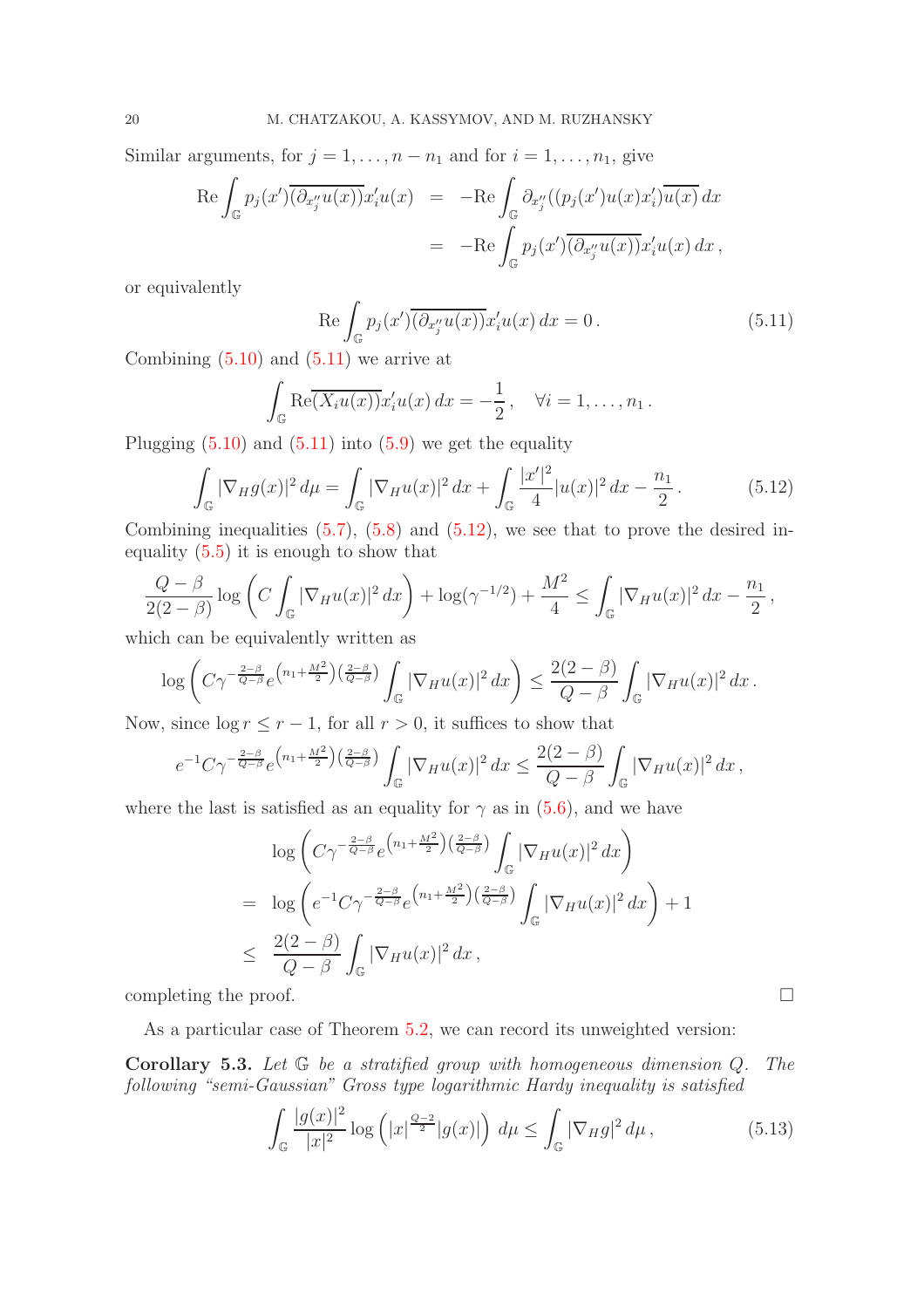$for \ all \ g \ such \ that \ \Big\|$ g  $|x|$  $\Big\|_{L^2(\mu)} = 1$ , where  $\mu$  is as in Theorem [5.2](#page-17-0) and the normalisation *constant*  $\gamma$  *is now given by* 

$$
\gamma := \left( 4^{-1} Q e^{\frac{2n_1 + M^2}{Q} - 1} C \right)^{\frac{Q}{2}}.
$$

*By taking*  $\beta = 1$ *, we get the following interesting inequality:* 

$$
\int_{\mathbb{G}} \frac{|g(x)|^2}{|x|} \log\left(|g(x)|\right) d\mu \le \int_{\mathbb{G}} |\nabla_H g|^2 d\mu,\tag{5.14}
$$

<span id="page-20-0"></span>*for all g such that*  $\parallel$ g  $\frac{g}{|x|^{1/2}}\Big\|_{L^2(\mu)}=1.$ 

## 6. LOGARITHMIC POINCARÉ INEQUALITY

In this section, we briefly record a logarithmic Poincaré inequality on stratified groups. The proof is simple if we recall the logarithmic Hölder inequality on general measure spaces from [\[CKR21b\]](#page-21-1):

<span id="page-20-1"></span>**Lemma 6.1** (Logarithmic Hölder inequality). Let  $\mathbb{X}$  be a measure space. Let  $u \in \mathbb{X}$  $L^p(\mathbb{X}) \cap L^q(\mathbb{X}) \setminus \{0\}$  with some  $1 < p < q < \infty$ . Then we have

<span id="page-20-3"></span>
$$
\int_{\mathbb{X}} \frac{|u|^p}{\|u\|_{L^p(\mathbb{X})}^p} \log \left(\frac{|u|^p}{\|u\|_{L^p(\mathbb{X})}^p}\right) dx \le \frac{q}{q-p} \log \left(\frac{\|u\|_{L^q(\mathbb{X})}^p}{\|u\|_{L^p(\mathbb{X})}^p}\right). \tag{6.1}
$$

Let us denote average value of the function  $u$  by

$$
(u)_R := \frac{1}{|B_R|} \int_{B_R} u(x) dx,
$$
\n(6.2)

where  $B_R = B(e, R)$  is the CC-ball centred at the unit element e with radius R. By  $(u)_{\infty}$  we denote the limit of the average value  $(u)_R$  of u on the ball  $B_R$  as R goes to infinity. Let us also recall the Poincaré inequality on stratified groups from  $\lbrack CLW07 \rbrack$ .

<span id="page-20-2"></span>Theorem 6.2 ([\[CLW07,](#page-21-18) Theorem 2.1]). *Let* G *be a stratified Lie group with homo*geneous dimension Q. Assume that  $1 \leq p < Q$ ,  $f \in S_{loc}^{1,p}(\mathbb{G})$  *is in the local Sobolev space with horizontal derivatives in*  $L^p$ , and  $|\nabla_H u| \in L^p(\mathbb{G})$ . As R approaches to *infinity,*  $(u)_R$  *converges to a finite limit*  $(u)_{\infty}$ *. Moreover,* 

<span id="page-20-4"></span>
$$
||u - (u)_{\infty}||_{L^{p^*}(\mathbb{G})} \le C ||\nabla_H u||_{L^p(\mathbb{G})}, \quad p^* = \frac{Qp}{Q - p},
$$
\n(6.3)

*where*  $C(p, Q)$  *is a positive constant depending on*  $p, Q$  *only.* 

Let us show now that a combination of Lemma  $6.1$  and Theorem  $6.2$  immediately imply the logarithmic Poincaré inequality on stratified groups:

Theorem 6.3. *Let* G *be a stratified group with homogeneous dimension* Q*. Assume that*  $1 < p < Q$ *. Then we have* 

$$
\int_{\mathbb{G}} \frac{|u - (u)_{\infty}|^p}{\|u - (u)_{\infty}\|_{L^p(\mathbb{G})}^p} \log \left(\frac{|u - (u)_{\infty}|^p}{\|u - (u)_{\infty}\|_{L^p(\mathbb{G})}^p}\right) dx \leq \frac{Q}{p} \log \left(C \frac{\|\nabla_H u\|_{L^p(\mathbb{G})}^p}{\|u - (u)_{\infty}\|_{L^p(\mathbb{G})}^p}\right)
$$

with the constant  $C = C(p, Q) > 0$ , for any non-trivial  $u \in L_1^p$  $_{1}^{p}(\mathbb{G}).$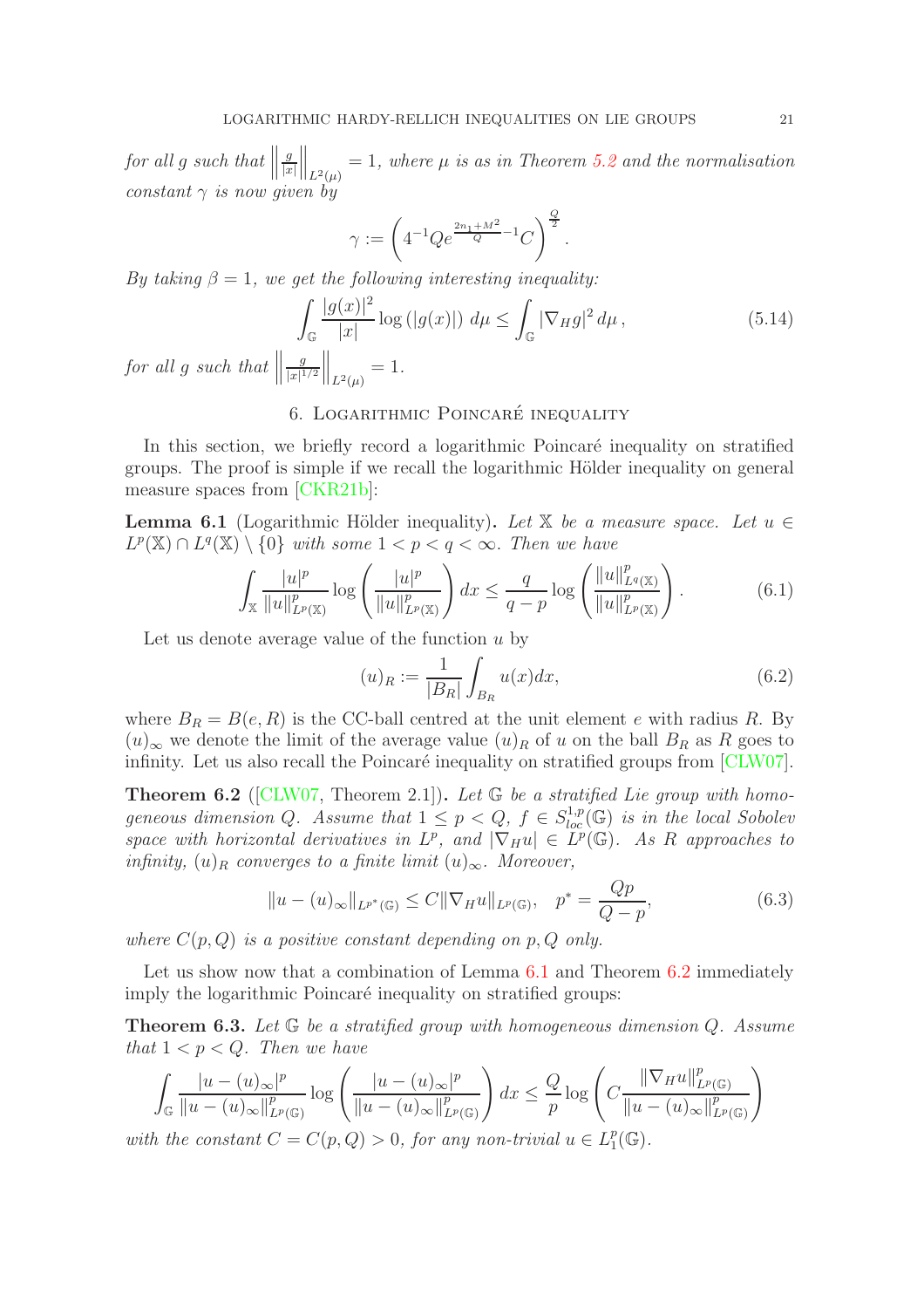*Proof.* By combining the logarithmic Hölder inequality [\(6.1\)](#page-20-3) with  $1 < p < q = p^*$  $_{Qp}$  $\frac{Qp}{Q-p}$  and the Poincaré inequality [\(6.3\)](#page-20-4), we have

$$
\int_{\mathbb{G}} \frac{|u - (u)_{\infty}|^p}{\|u - (u)_{\infty}\|_{L^p(\mathbb{G})}^p} \log \left(\frac{|u - (u)_{\infty}|^p}{\|u - (u)_{\infty}\|_{L^p(\mathbb{G})}^p}\right) dx \le \frac{p^*}{p^* - p} \log \left(\frac{\|u - (u)_{\infty}\|_{L^p(\mathbb{G})}^p}{\|u - (u)_{\infty}\|_{L^p(\mathbb{G})}^p}\right)
$$
\n
$$
\stackrel{(6.3)}{\leq} \frac{p^*}{p^* - p} \log \left(C \frac{\|\nabla_H u\|_{L^p(\mathbb{G})}^p}{\|u - (u)_{\infty}\|_{L^p(\mathbb{G})}^p}\right)
$$
\n
$$
= \frac{Q}{p} \log \left(C \frac{\|\nabla_H u\|_{L^p(\mathbb{G})}^p}{\|u - (u)_{\infty}\|_{L^p(\mathbb{G})}^p}\right),
$$
\ncompleting the proof.

### <span id="page-21-0"></span>**REFERENCES**

- <span id="page-21-4"></span>[Ada79] R. A. Adams. General Logarthmic Sobolev Inequalities and Orlicz Imbeddings. J. Funct. Anal., 34:292–303, 1979.
- <span id="page-21-5"></span>[AC79] R. A. Adams and F. H. Clarke. Gross's Logarithmic Sobolev Inequality: A Simple Proof. Amer. J. Math., 101(6):1265–1269, 1979.
- <span id="page-21-7"></span>[AR20] R. Akylzhanov and M. Ruzhansky.  $L^p$ - $L^q$  multipliers on locally compact groups. J. Funct. Anal., 278(108324):1–49, 2020.
- <span id="page-21-12"></span>[AB00] C. Ané, S. Blachére, D. Chafaï, P. Fougéres, I. Gentil, F. Malrieu, C. Roberto and G. Scheffer. Sur les inégalites de Sobolev logarithmiques. With a preface by D. Bakry and M. Ledoux. Panoramas et Synthéses, 10, Soc. Math. Fr, Paris, 2000. xvi+217 pp.
- <span id="page-21-17"></span>[BLU07] A. Bonfiglioli, E. Lanconelli and F. Uguzzoni. Stratified Lie Groups and Potential Theory for their Sub-Laplacians. Springer, Berlin, 2007.
- <span id="page-21-13"></span>[BZ21] E. Bou Dagher and B. Zegarlinski. Coercive Inequalities on Carnot Groups: Taming Singularities. arXiv:2105.03922, 2021.
- <span id="page-21-8"></span>[BPTV19] T. Bruno, M. Peloso, A. Tabacco and M. Vallarino. Sobolev spaces on Lie groups: embedding theorems and algebra properties. J. Funct. Anal., 276(10):3014–3050, 2019.
- <span id="page-21-9"></span>[BPV21] T. Bruno, M. Peloso and M. Vallarino. The Sobolev emedding constant on Lie groups. arXiv:2006.07056v2, 2021.
- <span id="page-21-14"></span> $[CFZ21]$  M. Chatzakou, S. Federico and B. Zegarlinski. *q*-Poncaré inequalities on Carnot groups with filiform type Lie algebra.  $arXiv:2007.04689v3$ , 2021.
- <span id="page-21-15"></span>[CKR21a] M. Chatzakou, A. Kassymov and M. Ruzhansky. Anisotropic Shannon inequality. arXiv:2106.14182, 2021.
- <span id="page-21-1"></span>[CKR21b] M. Chatzakou, A. Kassymov and M. Ruzhansky. Logarithmic Sobolev inequalities on Lie groups. arXiv:2106.15652, 2021.
- <span id="page-21-18"></span>[CLW07] W.S. Cohn, G. Lu and P. Wang. Sub-elliptic global high order Poincaré inequalities in stratified Lie groups and applications. J. Funct. Anal., 249(2):393-424, 2007.
- <span id="page-21-6"></span>[Dav89] E. B. Davies. Heat kernels and spectral theory. Cambridge Tracts in Mathematics, vol. 92, Cambridge University Press, Cambridge, 1989.
- <span id="page-21-11"></span>[Das21] U. Das. On weighted logarithmic-Sobolev & logarithmic-Hardy inequalities. J. Math. Anal. Appl., 496(1):124796, 2021.
- <span id="page-21-3"></span>[DD03] M. Del Pino and J. Dolbeault. The optimal Euclidean  $L^p$ -Sobolev logarithmic inequality. J. Funct. Anal., 197(1):151–161, 2003.
- <span id="page-21-2"></span>[DDFT10] M. Del Pino, J. Dolbeault, S. Filippas and A. Tertikas. A logarithmic Hardy inequality. J. Funct. Anal., 259(8):2045–2072, 2010.
- <span id="page-21-16"></span>[FNQ18] T. Feng, P. Niu and J. Qiao. Several logarithmic Caffarelli-Kohn-Nirenberg inequalities and applications. J. Math. Anal. Appl., 457:822–840, 2018.
- <span id="page-21-10"></span>[FR17] V. Fischer and M. Ruzhansky. Sobolev spaces on graded Lie groups. Annales de l'Institut Fourier 67(4):1671-1723, 2017.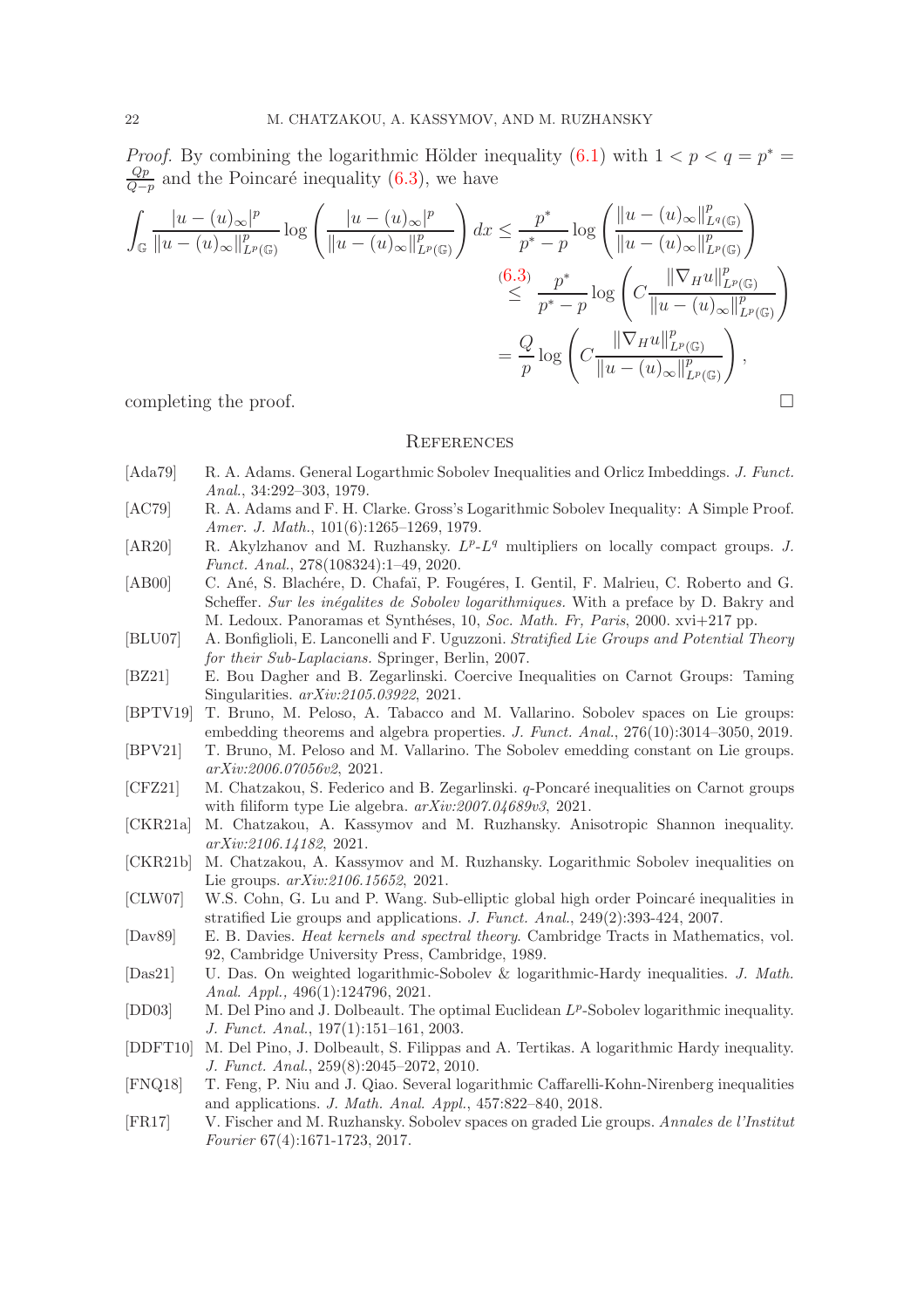LOGARITHMIC HARDY-RELLICH INEQUALITIES ON LIE GROUPS 23

- <span id="page-22-8"></span>[FR16] V. Fischer and M. Ruzhansky. Quantization on nilpotent Lie groups. Progress in Mathematics, Vol. 314, Birkhäuser, 2016.
- <span id="page-22-14"></span>[FS82] G. Folland and E. M. Stein. Hardy spaces on homogeneous groups. Vol. 28 of Math. Notes, Princeton University Press, Princeton, N.J., 1982.
- <span id="page-22-0"></span>[Gro75] L. Gross. Logarithmic Sobolev Inequalities. Amer. J. Math., 97(4):1061–1083, 1975.
- <span id="page-22-11"></span>[GZ03] A. Guionnet and B. Zegarlinski. Lectures on logarithmic Sobolev inequalities. Séminaire de Probabilités, XXXVI, Lect. not. Math., 1801:1-134, 2003.
- <span id="page-22-15"></span>[HMM05] W. Hebisch, G. Mauceri and S. Meda. Spectral multipliers for Sub-Laplacians with drift on Lie groups. Math. Z., 251(4):899–927, 2005.
- <span id="page-22-12"></span>[HZ10] W. Hebisch and B. Zegarlinski. Coercive inequalities on metric measure spaces. J. Funct. Anal., 258:814–851, 2010.
- <span id="page-22-17"></span>[HN79] B. Helffer and J. Nourrigat. Caracterisation des opérateurs hypoelliptiques homogènes invariants à gauche sur un groupe de Lie nilpotent gradué. Comm. Partial Differential Equations, 4(8):899–958, 1979.
- <span id="page-22-13"></span>[KRS20] A. Kassymov, M. Ruzhansky and D. Suragan. Fractional logarithmic inequalities and blow-up results with logarithmic nonlinearity on homogeneous groups. Nonlinear Differ. Equ. Appl. 27:7, 2020.
- <span id="page-22-16"></span>[KS20] A. Kassymov and D. Suragan. Fractional Hardy–Sobolev Inequalities and Existence Results for Fractional Sub-Laplacians. Journal of Mathematical Sciences, 250(2):337– 350, 2020.
- <span id="page-22-3"></span>[Rel56] F. Rellich. Halbbeschr¨ankte Differentialoperatoren h¨oherer Ordnung, in: Proceedings of the International Congress of Mathematicians, vol. III, Amsterdam, 1954, Erven P. Noordhoff N.V./North-Holland Publishing Co., Groningen/Amsterdam, 1956, pp. 243–250.
- <span id="page-22-4"></span>[Ros76] J. Rosen. Sobolev inequalities for weight spaces and supercontractivity. Trans. Amer. Math. Soc., 222:367–376, 1976.
- <span id="page-22-9"></span>[RTY20] M. Ruzhansky, N. Tokmagambetov and N. Yessirkegenov. Best constants in Sobolev and Gagliardo-Nirenberg inequalities on graded groups and ground states for higher order nonlinear subelliptic equations. Calc. Var. Partial Differential Equations, 59, no. 175, 23pp, 2020.
- <span id="page-22-10"></span>[RY18a] M. Ruzhansky and N. Yessirkegenov. Hardy, Hardy-Sobolev, Hardy-Littlewood-Sobolev and Caffarelli-Kohn-Nirenberg inequalities on general Lie groups. arXiv:1810.08845, 2018.
- <span id="page-22-18"></span>[RY18b] M. Ruzhansky and N. Yessirkegenov. Hypoelliptic functional inequalities. arXiv:1805.01064, 2018.
- <span id="page-22-2"></span>[RS19] M. Ruzhansky and D. Suragan. Hardy inequalities on homogeneous groups: 100 years of Hardy inequalities. Progress in Math., Vol. 327, Birkhäuser/Springer, Cham, 2019. xvi+571pp.
- <span id="page-22-5"></span>[Tos97] G. Toscani. Sur l' in´egalit´e logarithmique de Sobolev. C.R. Acad. Paris, 324(1):689–694, 1997.
- <span id="page-22-6"></span>[SZ92] D. W. Stroock and B. Zegarlinski. The logarithmic Sobolev inequality for continuous spin systems on a lattice. J. Funct. Anal., 104(2):299–326, 1992.
- <span id="page-22-7"></span>[VSCC93] N. Th. Varopoulos, L. Saloff-Coste and T. Coulhon. Analysis and geometry on groups. Cambridge: Cambridge University Press, 1993.
- <span id="page-22-1"></span>[Wei78] F. B. Weissler. Logarithmic Sobolev inequalities for the heat-diffusion semigroup. Trans. Amer. Math. Soc., 237:255-269, 1978.

MARIANNA CHATZAKOU:

Department of Mathematics: Analysis, Logic and Discrete Mathematics Ghent University, Belgium

E-mail address marianna.chatzakou@ugent.be

Aidyn Kassymov:

Department of Mathematics: Analysis, Logic and Discrete Mathematics